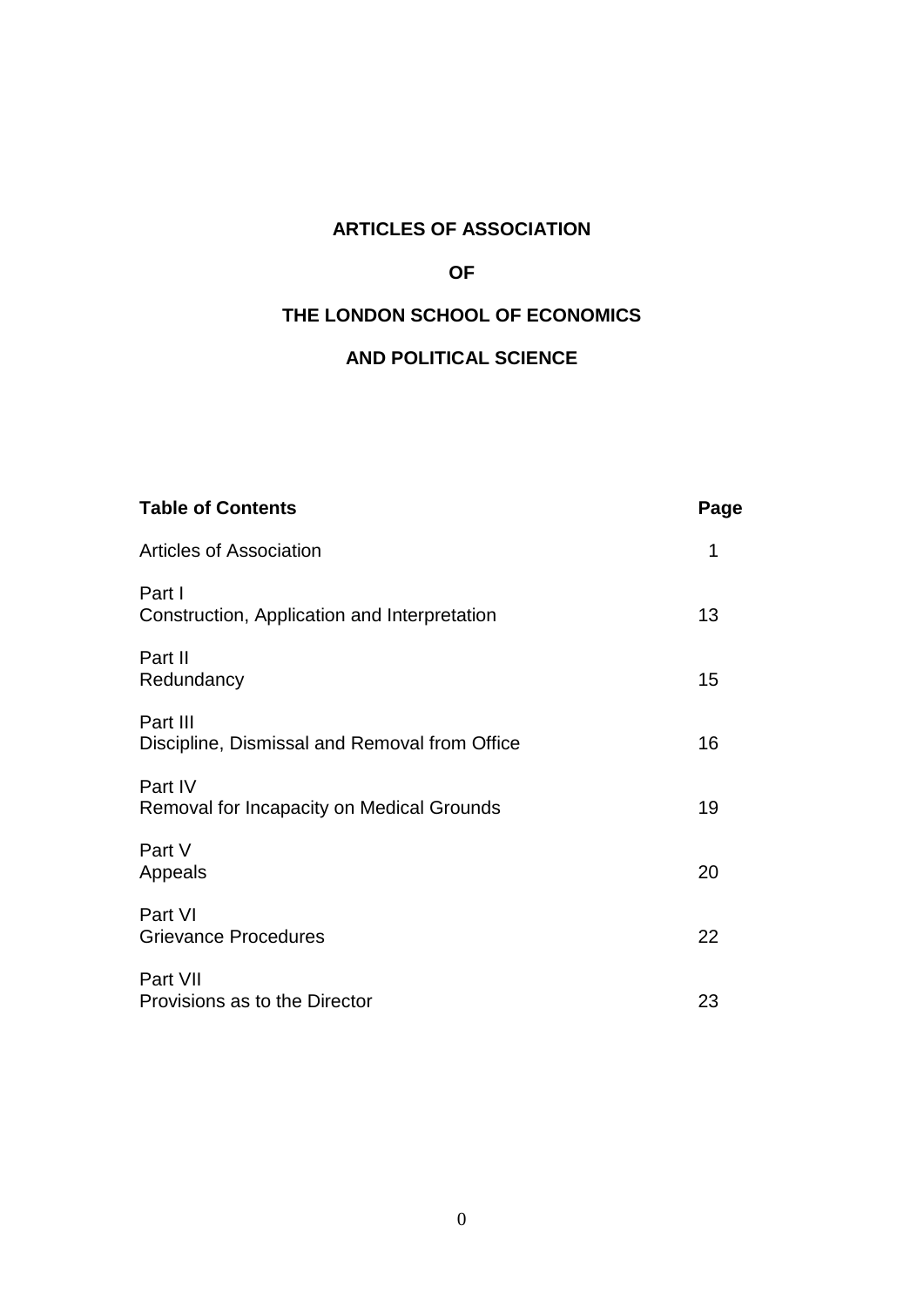Companies Acts 1985 to 2006

Company limited by guarantee

# **ARTICLES OF ASSOCIATION OF THE LONDON SCHOOL OF ECONOMICS AND POLITICAL SCIENCE**

## **COMPANY NUMBER:** 00070527

# APPROVED 22 JANUARY 2019

- 1. The name of the company (hereinafter called "the School") is the London School of Economics and Political Science and the registered office of the School will be situated in England. These Articles constitute the Instrument and Articles of Government of the School pursuant to Section 129B of the Education Reform Act 1988.
- 2. Object
- 2.1 The **Object** of the School is to advance education, learning and research for the public benefit.
- **3.** Powers
- 3.1 The School has power to do anything which is calculated to further its Object or is conducive or incidental to doing so. In particular (and without limitation), the School has power, so far as permitted by charity law:-
	- 3.1.1 to award degrees and other academic or honorary awards, fellowships and other marks of distinction which may be determined from time to time and to withdraw or withhold such awards if there are grounds for doing so;
	- 3.1.2 to co-operate, collaborate or enter into any arrangement with other institutions and individuals and to award joint degrees or other awards;
	- 3.1.3 to establish or support any scheme or trust set up for the benefit of employees and their families in particular for such purpose to acquire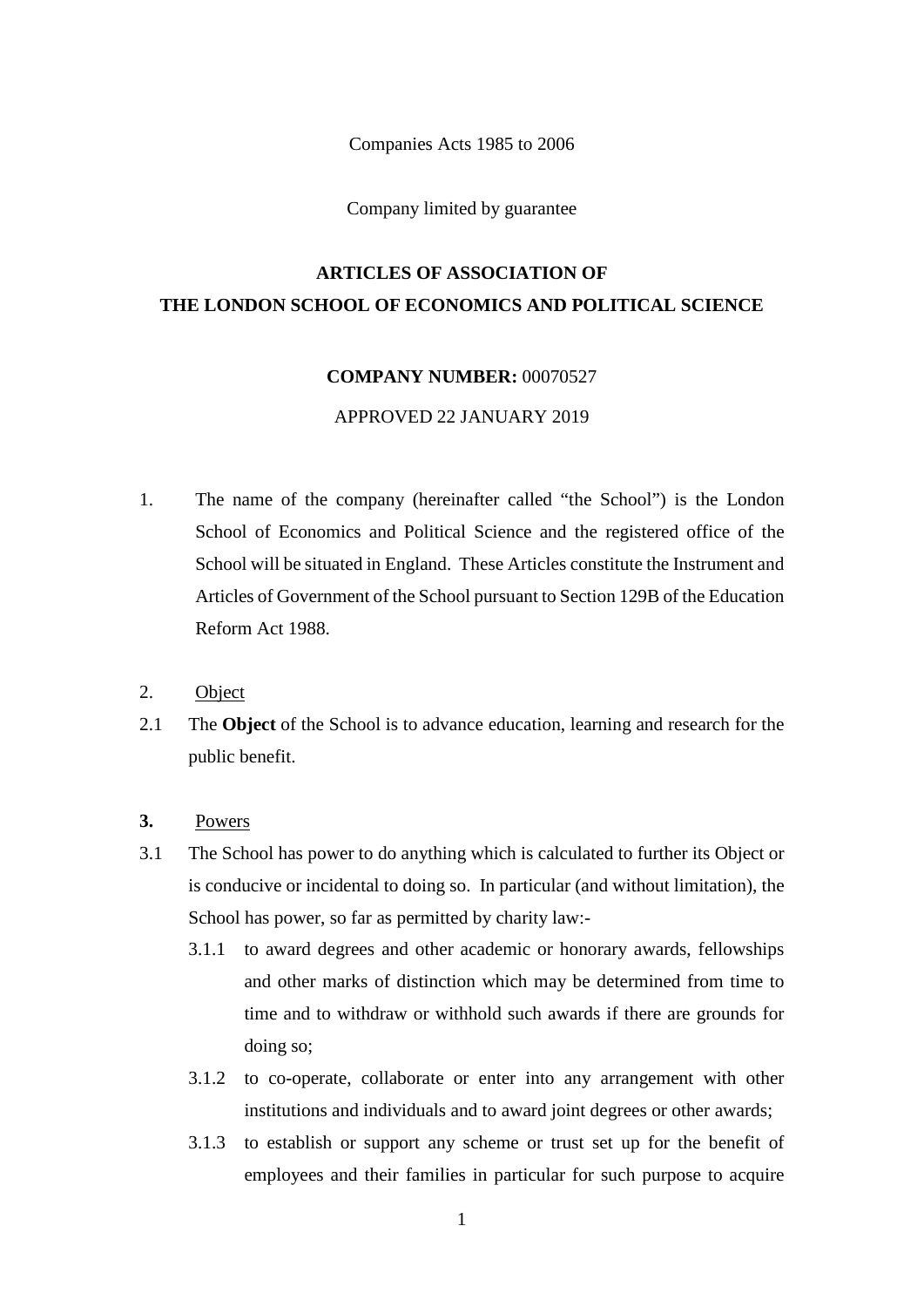land that is not subject to exclusively charitable trusts, and in which the School has only a part interest;

- 3.1.4 to solicit, receive, accept and administer fees, charges, grants, financial assistance, subscriptions, donations, endowments, legacies, gifts, loans and loan of any property whatsoever whether land or other forms of property and any other sources of income;
- 3.1.5 to give guarantees;
- 3.1.6 to borrow or raise funds and in connection with the borrowing or raising of such funds to give security, and for those purposes the School shall have the authority to enter into any financial instrument which is ancillary or incidental to the exercise of such power;
- 3.1.7 to act as trustee or manager for and in relation to endowments, legacies and gifts:
- 3.1.8 to acquire, buy, own, lease, maintain, manage and dispose of land and other-property and equipment of any kind;
- 3.1.9 to invest;
- 3.1.10 to insure the School or its property to protect against any foreseeable risk, and to provide indemnity insurance for the Council and senior officers;
- 3.1.11 to establish or acquire subsidiary undertakings;
- 3.1.12 to affiliate, incorporate or acquire and undertake all or any part of the work, property, rights and liabilities of any person, association or institution carrying on any work with an object similar to the School's; and
- 3.1.13 to do anything else within the law which promotes or helps to promote the Object.
- 4. The Council
- 4.1 The Council is the governing body of the School. Each Council Member is also a charity trustee and a Member of the School.
- 4.2 Council shall comprise:

## Independent members

4.2.1 ten members who shall be Independent and appointed by Council in accordance with procedures determined by it from time to time;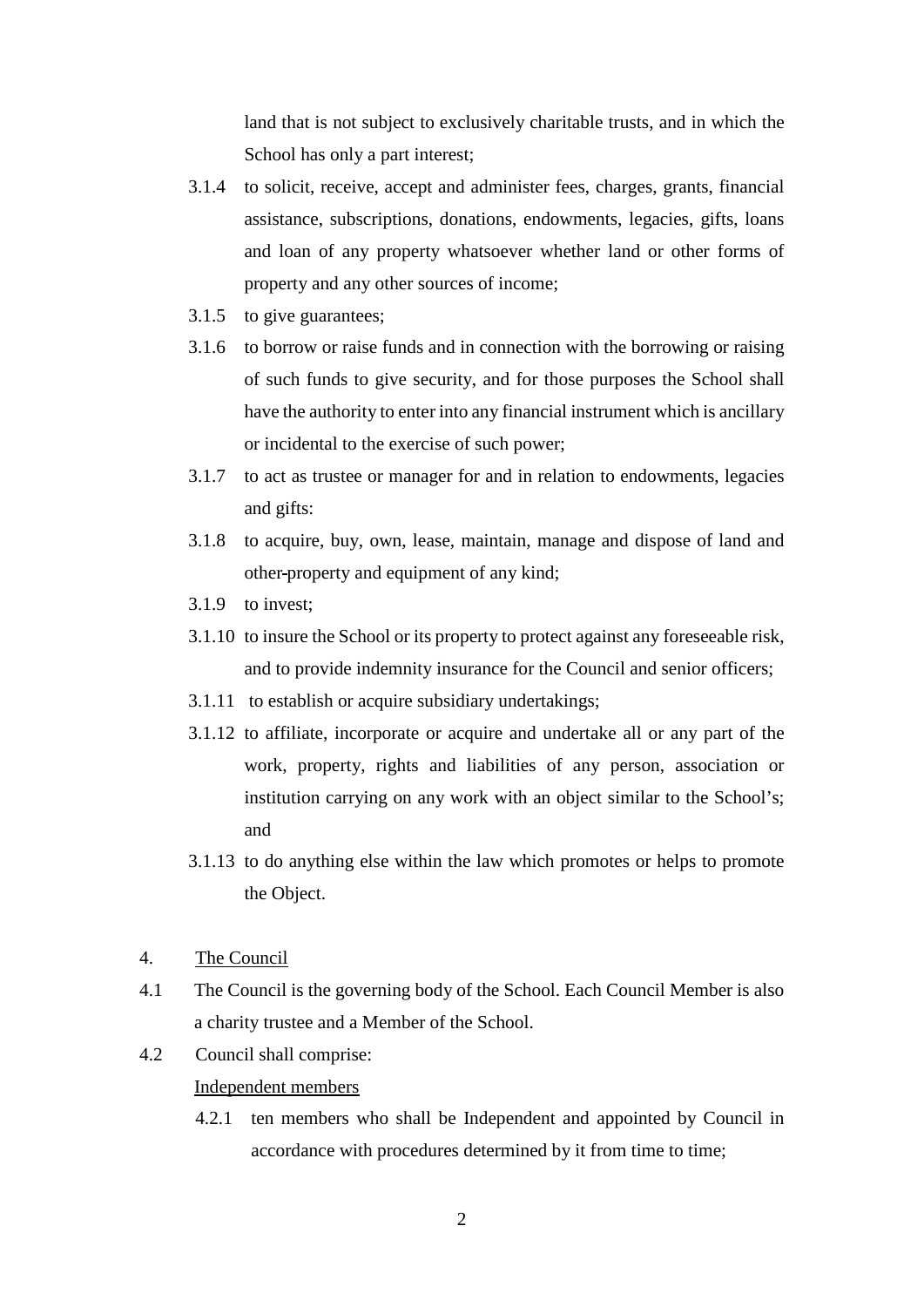### Ex officio members

- 4.2.2 the Director;
- 4.2.3 the General Secretary of the Students' Union; and
- 4.2.4 the Vice Chair of Academic Board.

## Staff and student members

- 4.2.5 three Council Members who shall be nominated by the Academic Board for appointment by Council in accordance with procedures determined by Academic Board from time to time;
- 4.2.6 one Council Member appointed by Council who shall be a student of the School nominated and replaced from time to time by the Students' Union, in accordance with the procedures of the Students' Union; and
- 4.2.7 one Council Member appointed by Council who shall be a Professional Services Staff member nominated in accordance with procedures determined by Council from time to time.
- 4.3 The terms of office of Council Members shall be fixed as follows:
	- 4.3.2 in the case of the Ex-Officio members, for so long as they shall remain in post;
	- 4.3.3 in the case of a Council Member appointed under Article 4.2.1 for a period of up to three years as determined by Council:
	- 4.3.4 in the case of a Council Member nominated by Academic Board or Professional Service Staff for a period of three years or the period until they shall cease to be qualified for such appointment, whichever shall be the shorter:
	- 4.3.5 in the case of a Council Member nominated by the Students' Union for a period of one year or the period until they shall cease to be a student of the School, whichever shall be the shorter:
- 4.4 Such fixed terms may be eligible for renewal for a further fixed term not exceeding the first so that two fixed terms may run consecutively. Council may, in circumstances which it considers to be exceptional, permit a member to serve for a third term of office provided that no person shall be a Council Member for over nine years.
- 4.5 A Council Member's term of office automatically terminates if they:
	- 4.5.1 are disqualified under the Charities Act from acting as a charity trustee;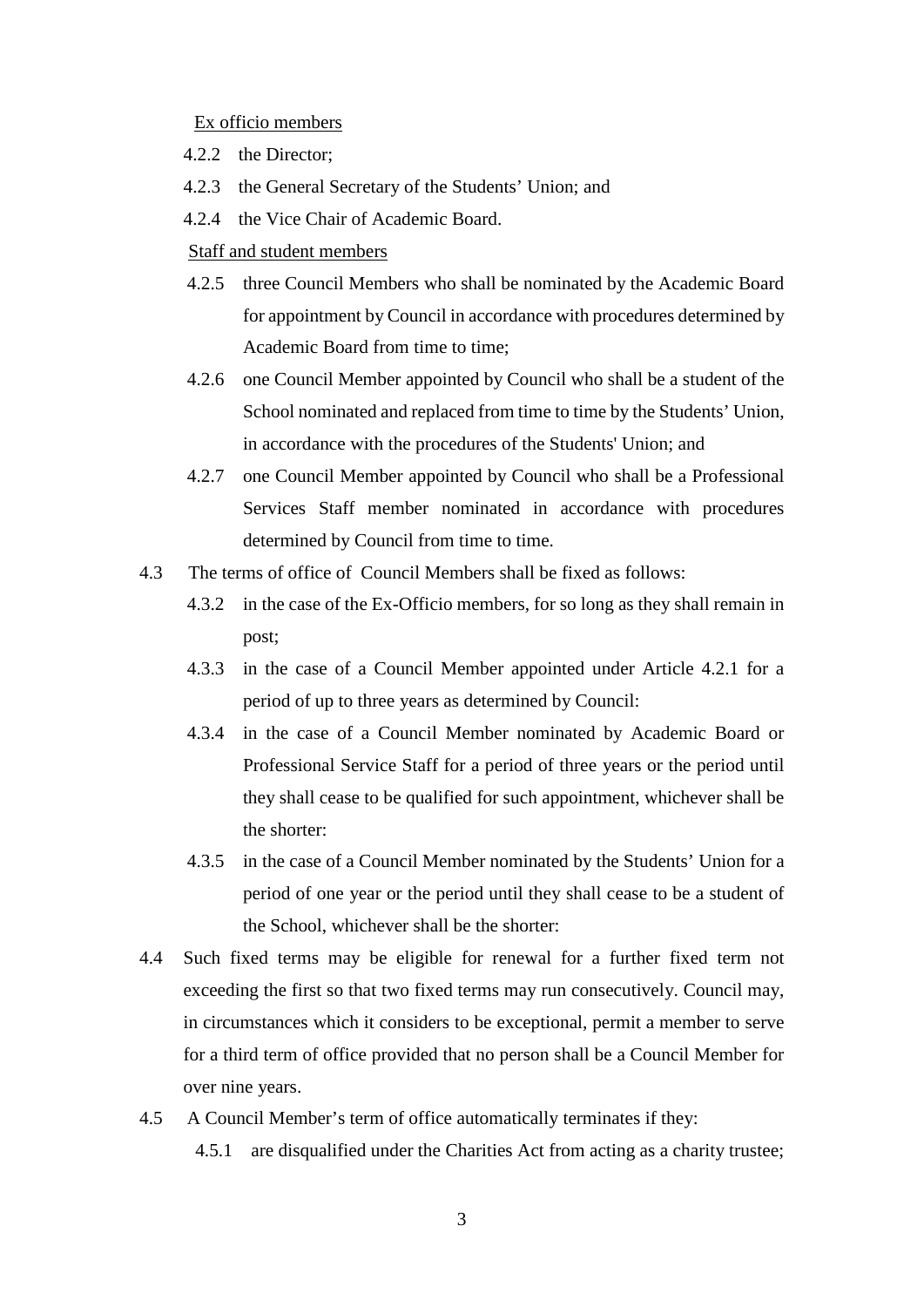- 4.5.2 are not considered to be fit and proper to hold office as determined by any applicable regulatory body;
- 4.5.3 are incapable, whether mentally or physically, of managing their own affairs;
- 4.5.4 are absent in any academic year for 3 Council meetings held during that period and the Council resolves that their office be vacated;
- 4.5.5 resigns by written notice to the Secretary; or
- 4.5.6 are removed by the Members at a general meeting under the Companies Acts;
- 4.6 Council:
	- 4.6.1 shall appoint (and may remove) an Independent Member to be Chair of Council (and to also act as Chair of the School in general meeting) for a fixed term of up to three years, renewable once;
	- 4.6.2 may appoint (and may remove) no more than two Independent Members to be Vice-Chair(s) of Council for a fixed term of up to three years, renewable once.
- 4.6 Council must hold at least four meetings each year.
- 4.7 The quorum for the transaction of the business of the Council shall be 10 Council Members, the majority of whom shall be Independent Members.
- 4.8 A meeting of Council (and any of its committees) may be held either in person or by suitable Electronic Means in which all participants may communicate with all the other participants.
- 4.9 Subject to the provisions of the Articles and the Companies Acts, the Council may regulate its proceedings as it thinks fit, which it may prescribe in Standing Orders.
- 4.10 Any issue may be determined by a majority of the votes cast at a meeting, but a resolution In Writing agreed by all the Council Members (other than any conflicted members who have not been authorised to vote) is as valid as a resolution passed at a meeting. For this purpose the resolution may be contained in more than one document.
- 4.11 Every Council Member has one vote on each issue but, in case of equality of votes, the Chair of the meeting has a second or casting vote.
- 4.12 The Council shall appoint a Secretary who shall also act as the clerk to Council.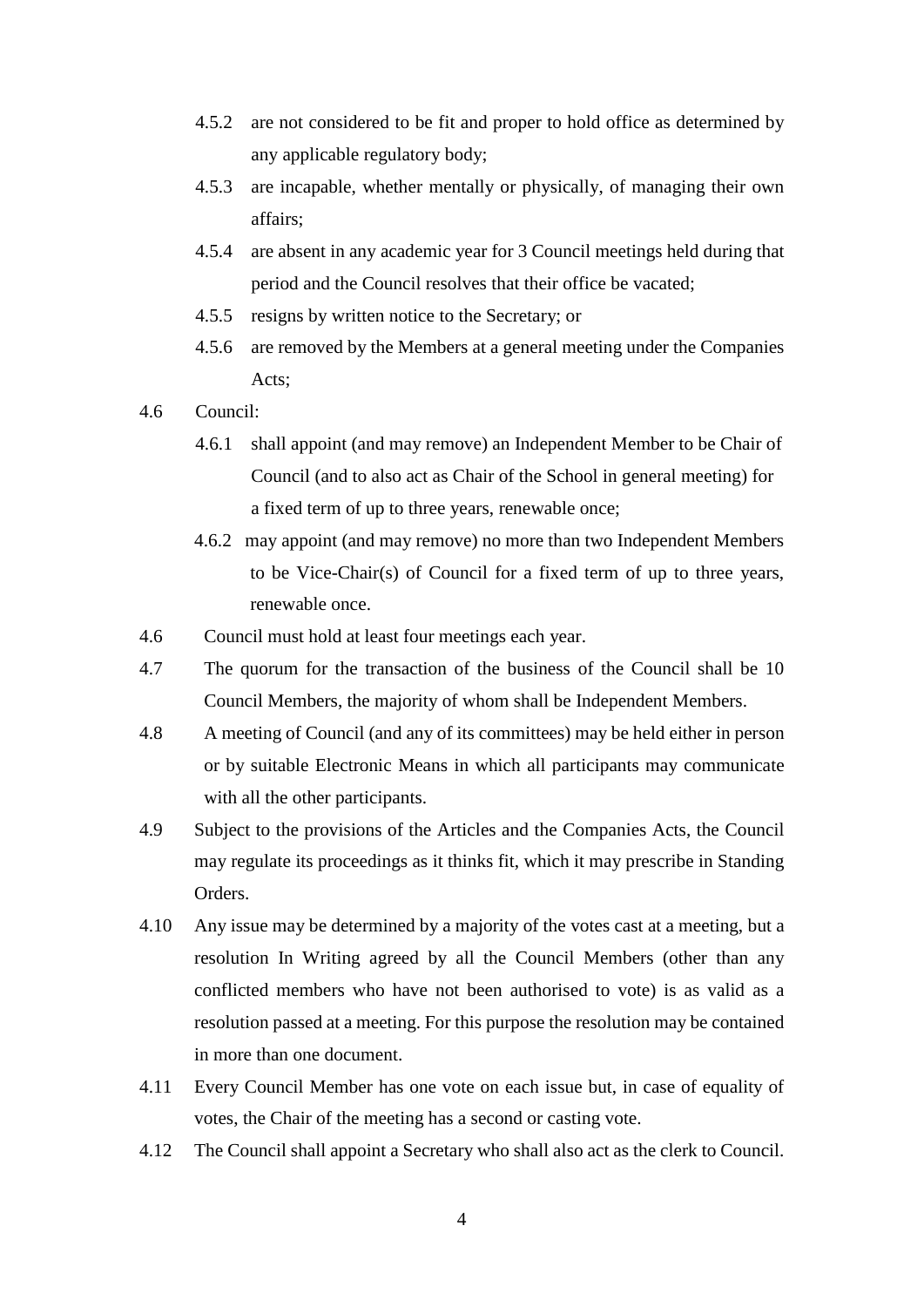# 5. Powers of Council

- 5.1. Subject to the provisions of these Articles, the Council shall exercise all the powers of the School which it may delegate to any person or to any body upon such terms and conditions as it sees fit provided always that the Council shall not delegate responsibility for:
	- 5.1.1 the approval of the School strategy;
	- 5.1.2 the approval of the annual estimates of income and expenditure;
	- 5.1.3 the approval of the School annual audited accounts;
	- 5.1.4 the appointment (and removal) of the Director of the School;
	- 5.1.5 the appointment (and removal) of the Secretary;
	- 5.1.6 unless specified in these Articles, the making, alteration, amendment, repeal of or addition to any byelaws or regulations made under the provision of these Articles.

# 6. General Meetings

- 6.1 In their capacity as Members of the School, Council shall meet from time to time to discharge their responsibilities under the provisions of the Companies Acts.
- 6.2 Written notice of general meetings should be served on all Members at least 14 Clear Days' before the meeting, indicating the business to be discussed and if a special resolution is to be proposed the notice shall set out the terms of the proposed special resolution.
- 6.3 There is a quorum at a general meeting if the number of Members present in person or by proxy is at least four.
- 6.4 Except where otherwise provided by the Articles or the Companies Act, every issue is decided by the Members by ordinary resolution. The declaration by the person who is chairing the meeting of the result of a vote shall be conclusive unless a poll is demanded in accordance with procedures prescribed in the Standing Orders.
- 6.5 Every Member present in person or by proxy has one vote on each issue. In the case of an equality of votes the Chair shall be entitled to a casting vote in addition to any other vote they may have. Proxies may only validly be appointed by a notice in writing to the Secretary in accordance with the procedures prescribed in Standing Orders.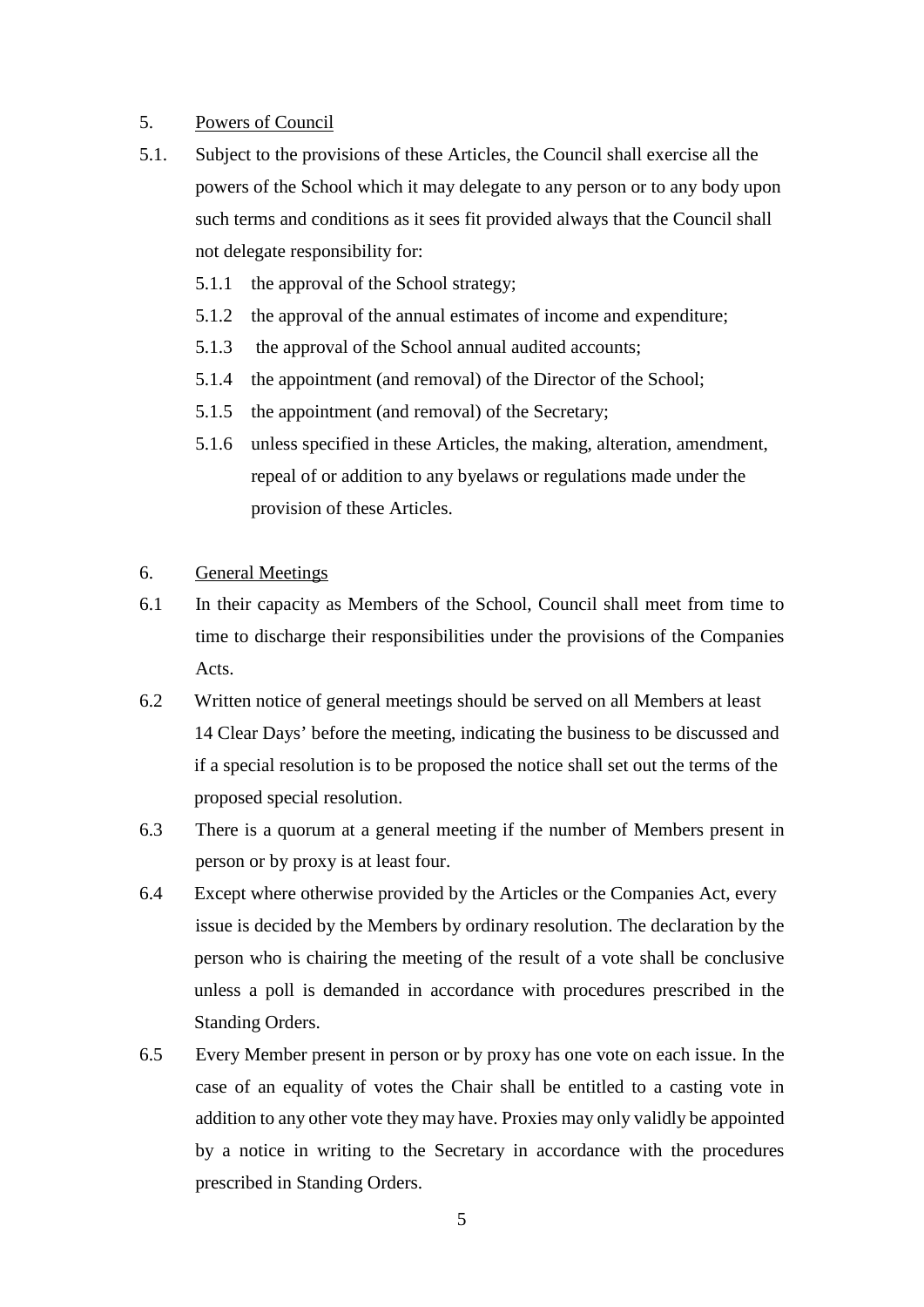6.6 Except where otherwise provided by the Articles or the Companies Acts, a written resolution (whether an ordinary or a special resolution) is as valid as an equivalent resolution passed at a general meeting. For this purpose the written resolution may be set out in more than one document.

# 7. Benefits and Conflicts

- 7.1 The income and property of the School shall be applied solely towards the promotion of the Object and, subject to the following paragraphs, no portion thereof shall be paid or transferred directly or indirectly to the Council Members or Members.
- 7.2 A Council Member shall declare any pecuniary, personal or family interest in any matter under discussion and shall take no part in the consideration of any such matter in which the Council Member shall have any such interest and shall not vote thereon and shall withdraw during the course of discussion, other than where proposals for the insurance of Council Member against liabilities are being discussed. If necessary, the Chair or in his or her absence a Vice-Chair shall determine whether or not there is a conflict of interest for any Council Member at a particular time. In the case that the Chair or Vice-Chair's interests are to be considered and the other one of them is absent, a Chair or Vice-Chair of a Committee of the Council shall determine the matter.
- 7.3 No Independent Member shall be appointed to any salaried office of the School.
- 7.4 The provisions in this Article shall be subject to the following exceptions:-
	- 7.4.1 Council Members may be reimbursed any out of pocket expenses and fees incurred in connection with their attendance at any matter affecting the School in accordance with such Standing Orders as Council may determine from time to time;
	- 7.4.2 Salaried officers and staff appointed as Council Members may be paid all remuneration, fees and royalties to which they would be entitled if they were not appointed, provided that no such person shall be entitled to vote upon any resolution providing for payment of or relating to such remuneration or relating to their own conditions of service.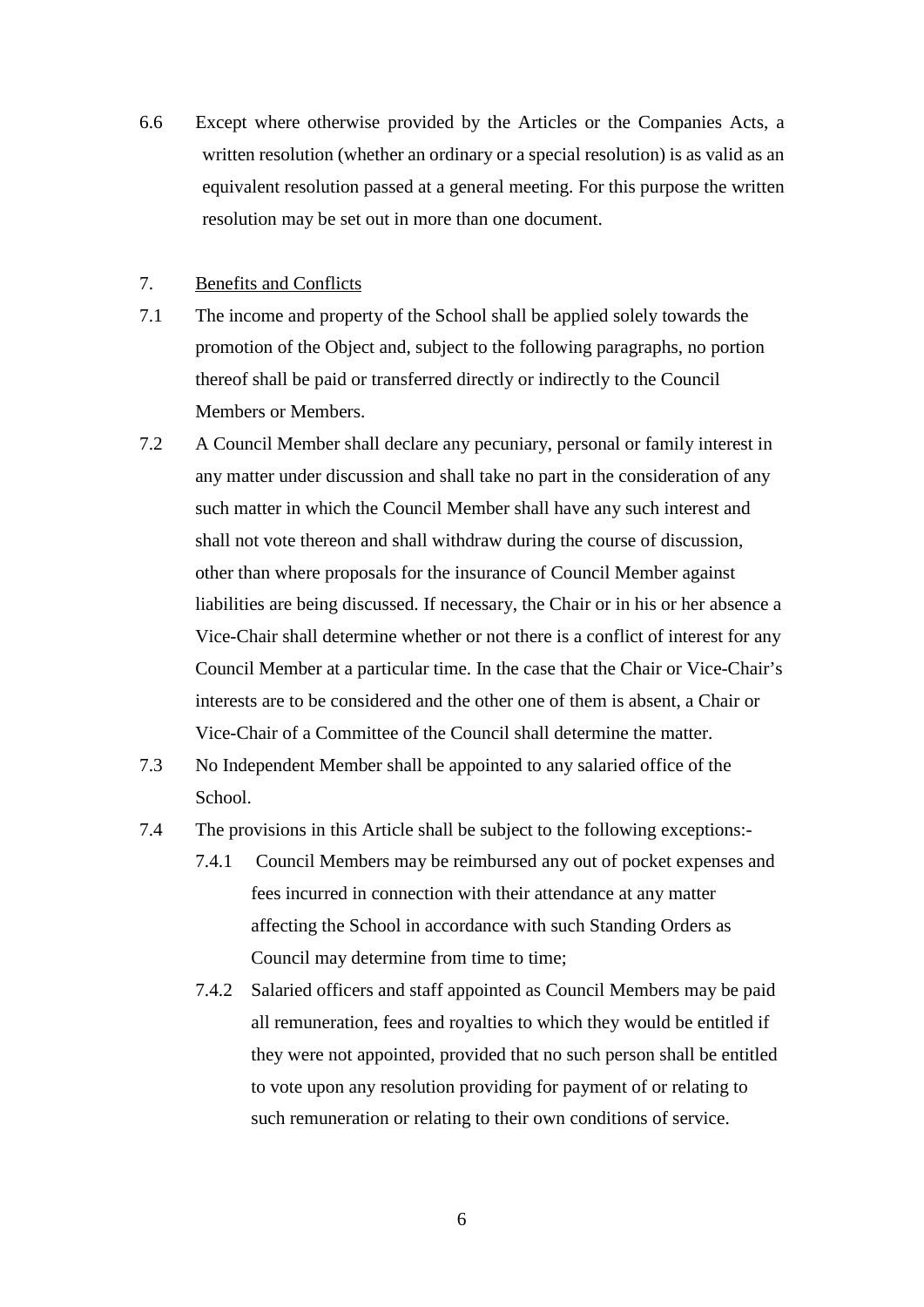# 8. The Director of the School

- 8.1 There shall be a chief executive, academic and administrative officer of the School, who shall be appointed by the Council and shall have the title of Director or such other title as Council shall determine from time to time.
- 9. The Court
- 9.1 There shall be a Court which shall have such composition and role as set out in Regulations agreed by Council from time to time, subject to the following conditions:
	- 9.1.1 The purpose of a Court shall be to act as custodian of the ethos and wellbeing of the School and shall include the right to offer its advice on any matter which it considers appropriate for the wellbeing of the School;
	- 9.1.2 Membership is open to any person interested in furthering the Object; and
	- 9.1.3 The Chair of Council may be the Chair of Court

# 10. Academic Board

- 10.1 There shall be an Academic Board of the School to which the Council shall delegate responsibility for the academic standards and the direction and regulation of academic matters, having regard at all times to the educational character and object of the School. Subject to the recommendation of Academic Board, the Council shall prescribe the membership and responsibilities of Academic Board in Bye-Laws.
- 10.2 The Director shall be the Chair of the Academic Board.
- 10.3 The Academic Board shall appoint a Vice Chair from amongst its own membership in accordance with procedures prescribed in the Bye-Laws.

# 11. Students' Union

11.1 The School shall comply with its statutory obligations in relation to any Students' Union of the School.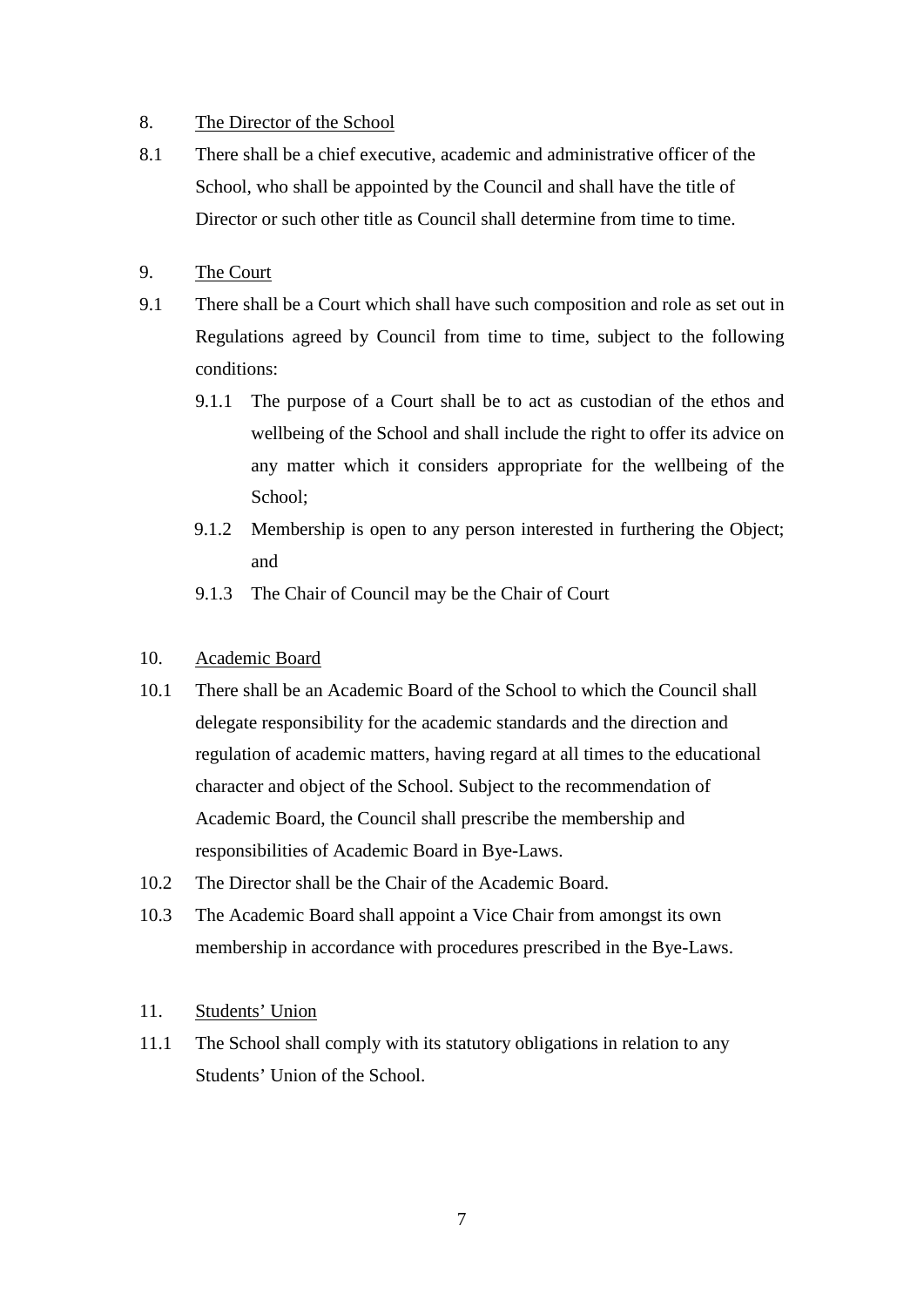- 12. Communications
- 12.1 Any notices and other written documents to be served on Members or Council Members under the Articles or the Companies Acts may be served:
	- 12.1.1 by hand;
	- 12.1.2 by post to the registered UK address shown in the School's register of Members; or
	- 12.1.3 by suitable Electronic Means.
- 12.2 Any notice given in accordance with these Articles is to be treated for all purposes as having been received:
	- 12.2.1 48 hours after being sent by Electronic Means to the last notified email address;
	- 12.2.2 48 hours after being sent by post to the last notified address; or, if earlier; or
	- 12.2.3 as soon as the recipient acknowledges actual receipt.
- 13. Validity
- 13.1 All acts done by a meeting of Council, of a committee of Council or of the School in general meeting, shall be valid notwithstanding the participation in any vote of a member:-
	- 13.1.1 who was disqualified from holding office;
	- 13.1.2 who had previously retired or who had been obliged by the Articles to vacate office; or
	- 13.1.3 who was not entitled to vote on the matter, whether by reason of a conflict of interests or otherwise,

if without:-

13.1.4 the vote of that member; and

13.1.5 that member being counted in the quorum,

the decision has been made by a majority of the members at a quorate meeting.

- 13.2 A technical defect in service of which the members are unaware at the time does not invalidate decisions taken at a meeting.
- 13.3 A technical defect in the appointment of a member of which the members are unaware at the time does not invalidate a decision taken at a meeting or by written resolution.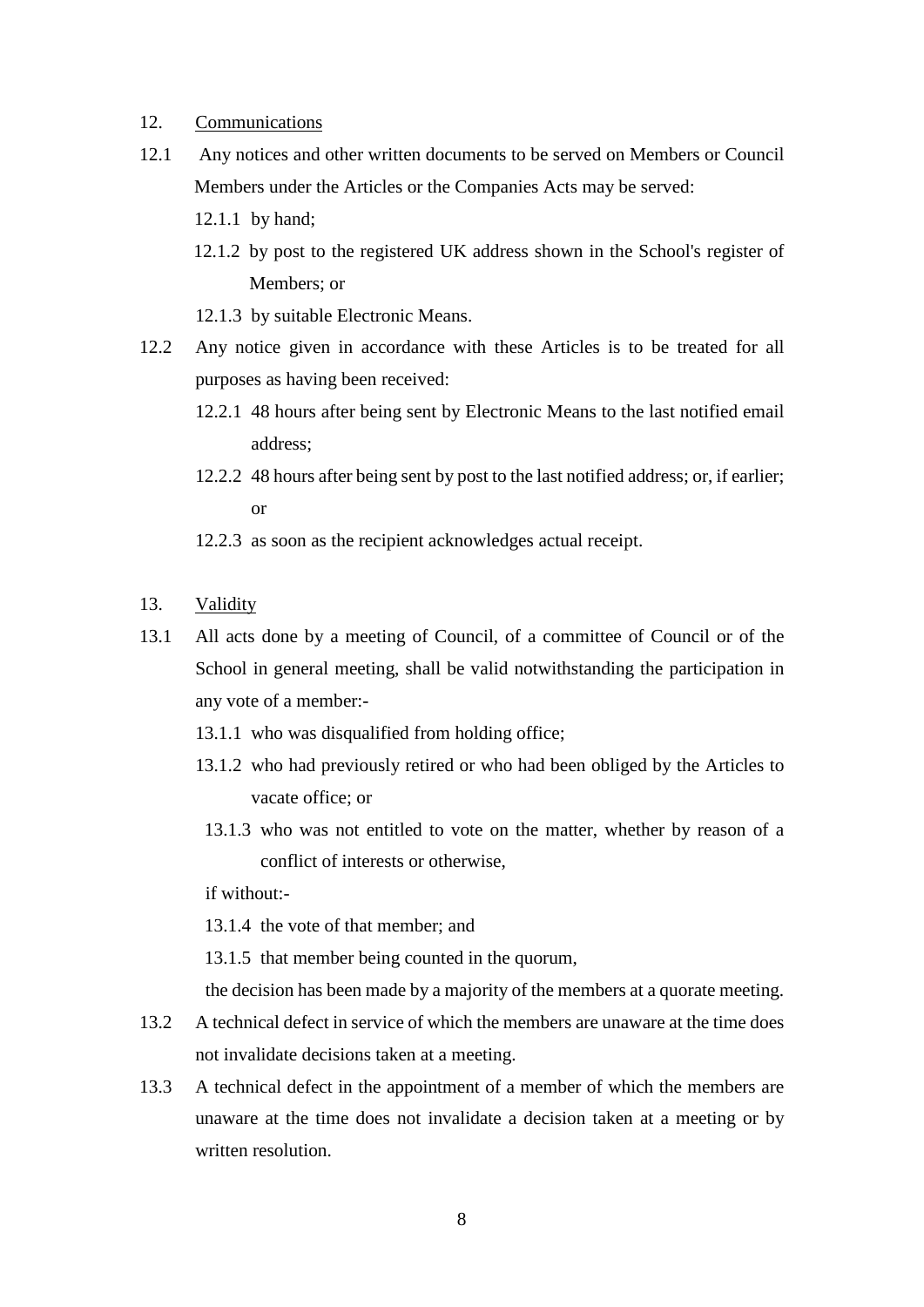# 14. Guiding Principles of the School

- 14.1 Everyone shall be entitled to equal treatment on the basis of individual merit and without unfair discrimination as regards admission to and membership of the School, whether that be as a member, officer or employee of the School or as a student or other individual associated with the School.
- 14.2 The School shall embrace diversity and shall seek to promote the benefits of inclusivity in all of its activities.
- 14.3 Every individual associated with the School shall be entitled to freedom of thought, conscience, and religion, and to hold opinions without interference, disability or disadvantage, and to freedom of expression and speech within the law, including the right to seek, receive and impart information and ideas of all kinds.
- 14.4 Academic staff shall have freedom within the law to question and test received wisdom, and to put forward new ideas and controversial or unpopular opinions, without placing them in jeopardy of losing their jobs or privileges.
- 15. Staff
- 15.1 The Council shall ensure that there are procedures to address employment matters for all staff of the School. Such procedures will include provisions for dismissal of a member of staff and for an appeal against such a dismissal.
- 15.2 In determining the procedures to be adopted, Council shall apply the guiding principles in Article 14, and shall ensure the application of the principles of justice and fairness. Any Regulations or procedures made under this Article shall be construed in every case to give effect to the guiding principles referred above.
- 15.3 In respect of academic staff, the provisions in the Academic Staff Annex to these Articles shall apply to any member of the Academic Staff, as defined by the Academic Annex. Each and every reference in the said Annex to the Standing Committee, Council of Management or Council shall be deemed to be a reference to the Council. Reference in the Annex to Article19A shall be deemed to be a reference to Article 15.3.
- 15.4 No special resolution duly passed by a general meeting or other meeting of the School which would have the effect of modifying the provision in the said Annex to the Articles shall, whilst the Privy Council shall retain oversight for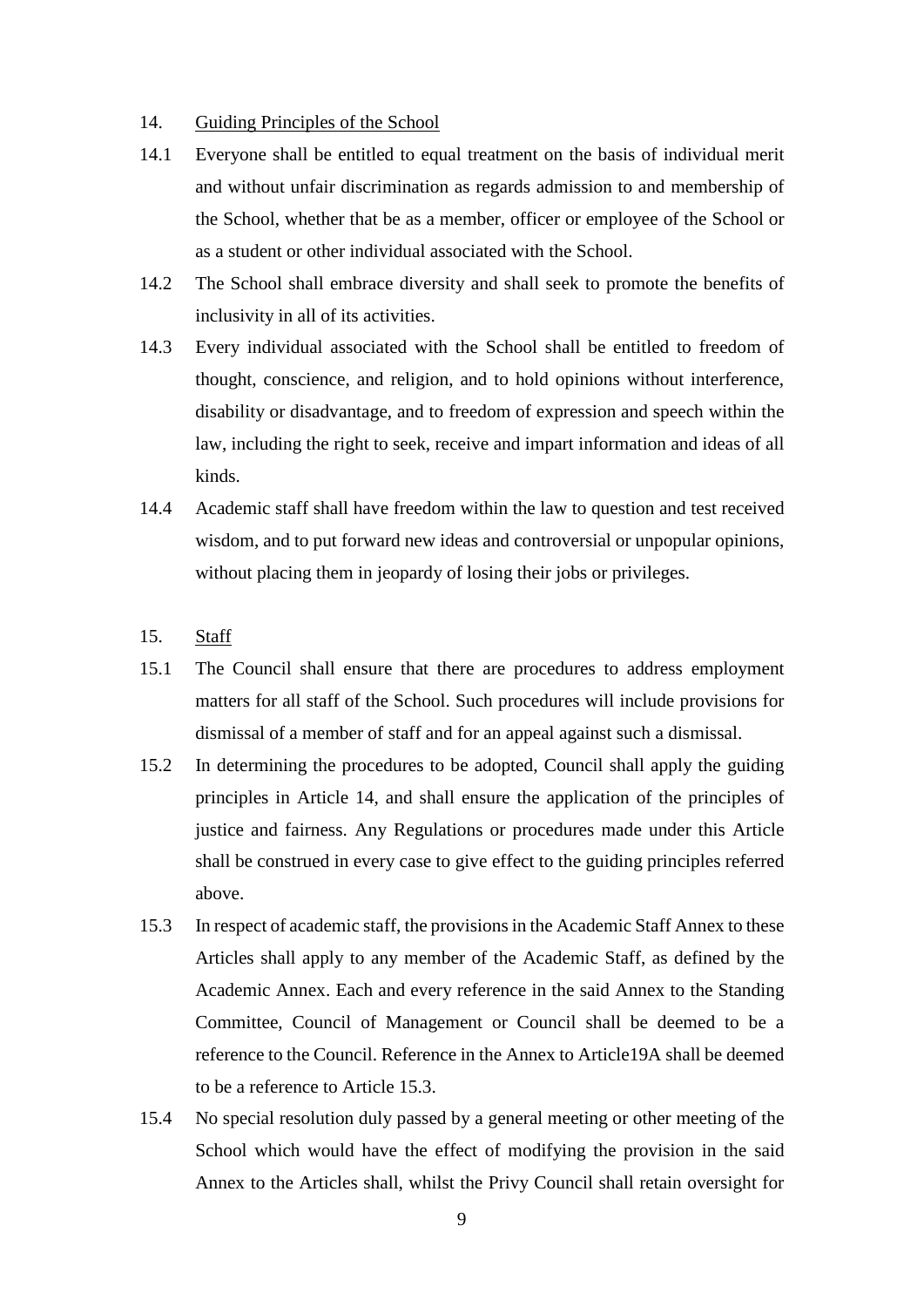the approval of the Articles, have that effect unless it has been approved by the Privy Council.

15.5 Regulations setting out procedures in respect of academic staff shall only be introduced or amended at a meeting of the Council, and having taken into account the views of the Academic Board. There shall have been prior consultation with the recognised trade unions, such agreement by the trade unions not to be unreasonably withheld.

## 16. Limited Liability and Guarantee

- 16.1 The liability of Members is Limited.
- 16.2 Every Member promises, if the School is dissolved whilst they remain a Member or within one year after ceasing to be a Member, to pay up to £1 towards:

16.2.1 payment of the costs, charges and expenses of winding up; and 16.2.2 the adjustment of rights of contributors among themselves.

- 17. Winding up
- 17.1 If the School is dissolved, the assets (if any) remaining after providing for all its liabilities must be applied in one or more of the following ways:
	- 17.1.1 by transfer to one or more other bodies established for exclusively charitable purposes which are within, the same as or similar to the Object;
	- 17.1.2 directly for the Object or for charitable purposes which are within or similar to the Object; or
	- 17.1.3 in such other manner consistent with charitable status as the Charity Regulator approves in writing in advance.
- 18. Indemnity
- 18.1 Subject to the provisions of the Act but without prejudice to any indemnity to which a director may otherwise be entitled, every Member or other officer or auditor of the School shall be indemnified out of the assets of the School against any liability occurred by them in defending any proceedings, whether criminal or civil, in which judgement is given in their favour in which they are acquitted or in connection with any application in which relief is granted to them by the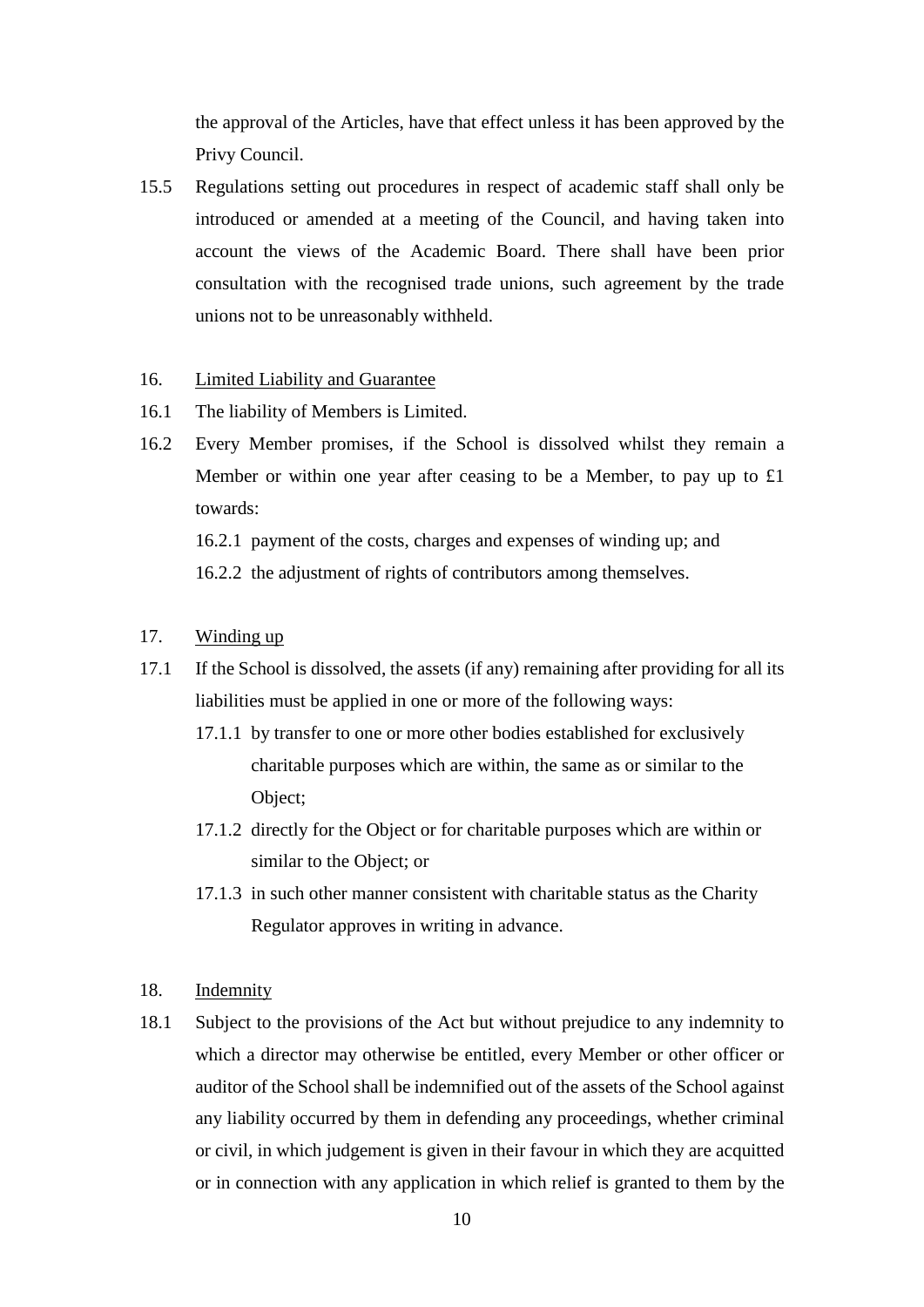courts from liability for negligence, default, breach of duty or breach of trust in relation to the affairs of the School.

# 19. Interpretation

19.1 In the Articles, unless the context indicates another meaning:

'Academic Staff' means any employee of the School who is employed on an academic contract:

'the Articles' means the Articles of Association which may be amended by the Members in accordance with the Companies Acts and 'Article' refers to a particular Article;

'Bye-Laws' means such rules made in accordance with Article 10.1;

'Charity Regulator' means the Office for Students (or any successor body) in its capacity as principal charity regulator of the School or the Charity Commission for England and Wales;

'Companies Acts' means the Companies Acts (as defined in Section 2 of the Companies Act 2006) insofar as they apply to School;

'Council' means the board of directors and charity trustees of the School and 'Council Member' means any individual member of the Council appointed in accordance with Article 4.2;

'Clear Day' does not include the day on which notice is given or the day of the meeting or other event;

'Electronic Means' refers to communications addressed to specified individuals by telephone, fax or email or, in relation to meetings, by telephone conference call or video conference or in which all participants may communicate with all the other participants; 'Independent' means an individual who is neither a member of staff nor a student of the School;

'Member' means a company law member of the School who has agreed to contribute to the School in the event of its winding up in accordance with Article 16.2;

'ordinary resolution' means a resolution agreed by a simple majority of the Members present and voting at a general meeting or in the case of a written resolution by Members who together hold a simple majority of the voting power;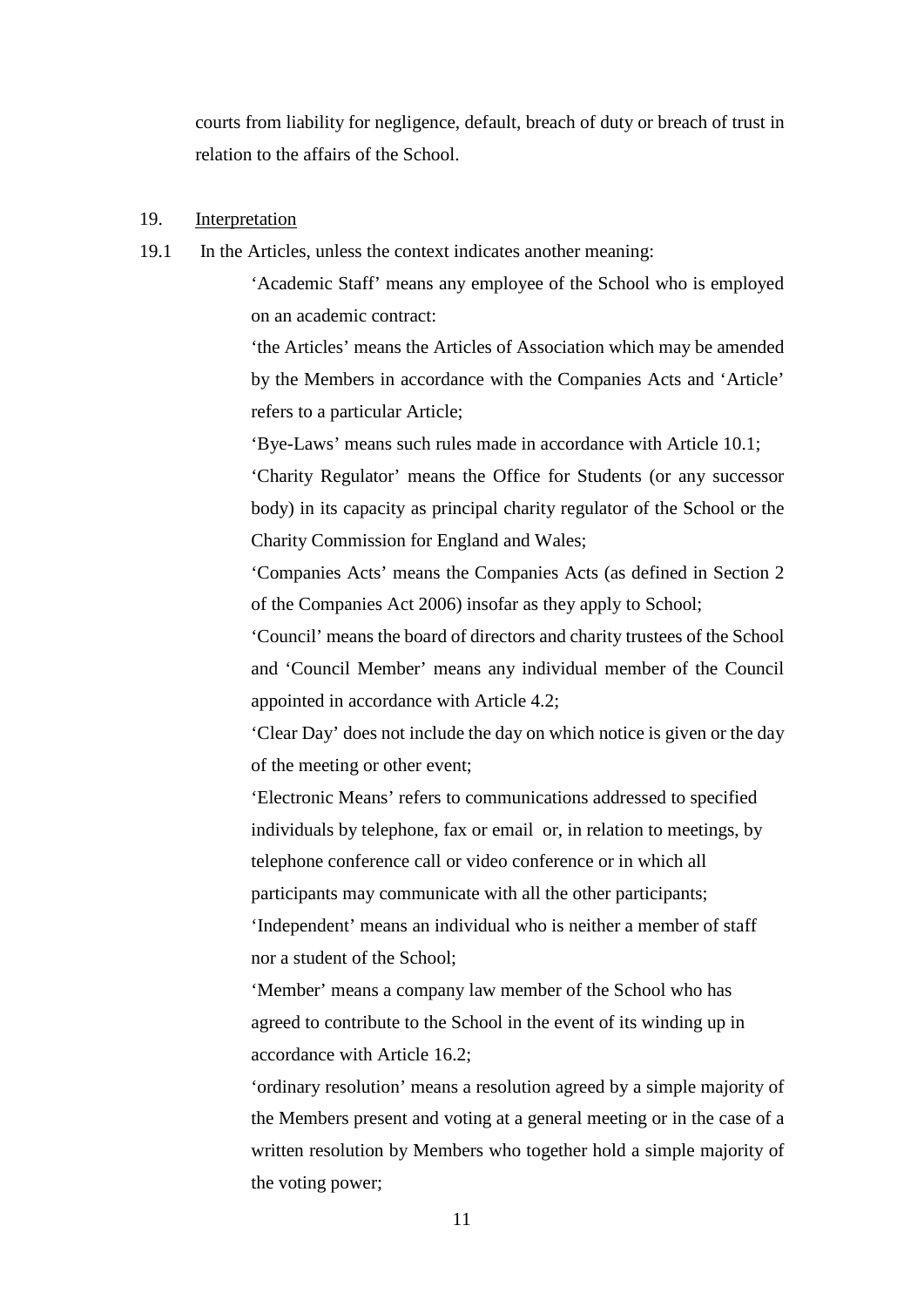'Professional Services Staff' means an employee not on an academic contract;

'Regulations' means such rules determined by Council or Academic Board from time to time to govern the School's affairs;

'Secretary' means the company secretary of the School or any person appointed to perform the duties of a company secretary;

'Standing Orders' means such rules determined by Council from time to time to regulate its proceedings of meetings and that of its members in General Meetings;

'student' means a person registered on a programme of study at the School leading to a graduate or postgraduate award;

'Written' or 'In Writing' refers to a legible document on paper, an email or a document sent by electronic means which is capable of being printed out on paper;

'year' means calendar year.

- 19.2 Expressions not otherwise defined which are defined in the Companies Acts have the same meaning.
- 19.3 References to an Act of Parliament are to that Act as amended or re-enacted from time to time and to any subordinate legislation made under it.
- 19.4 Words denoting the singular include the plural and vice versa; words denoting gender include all genders.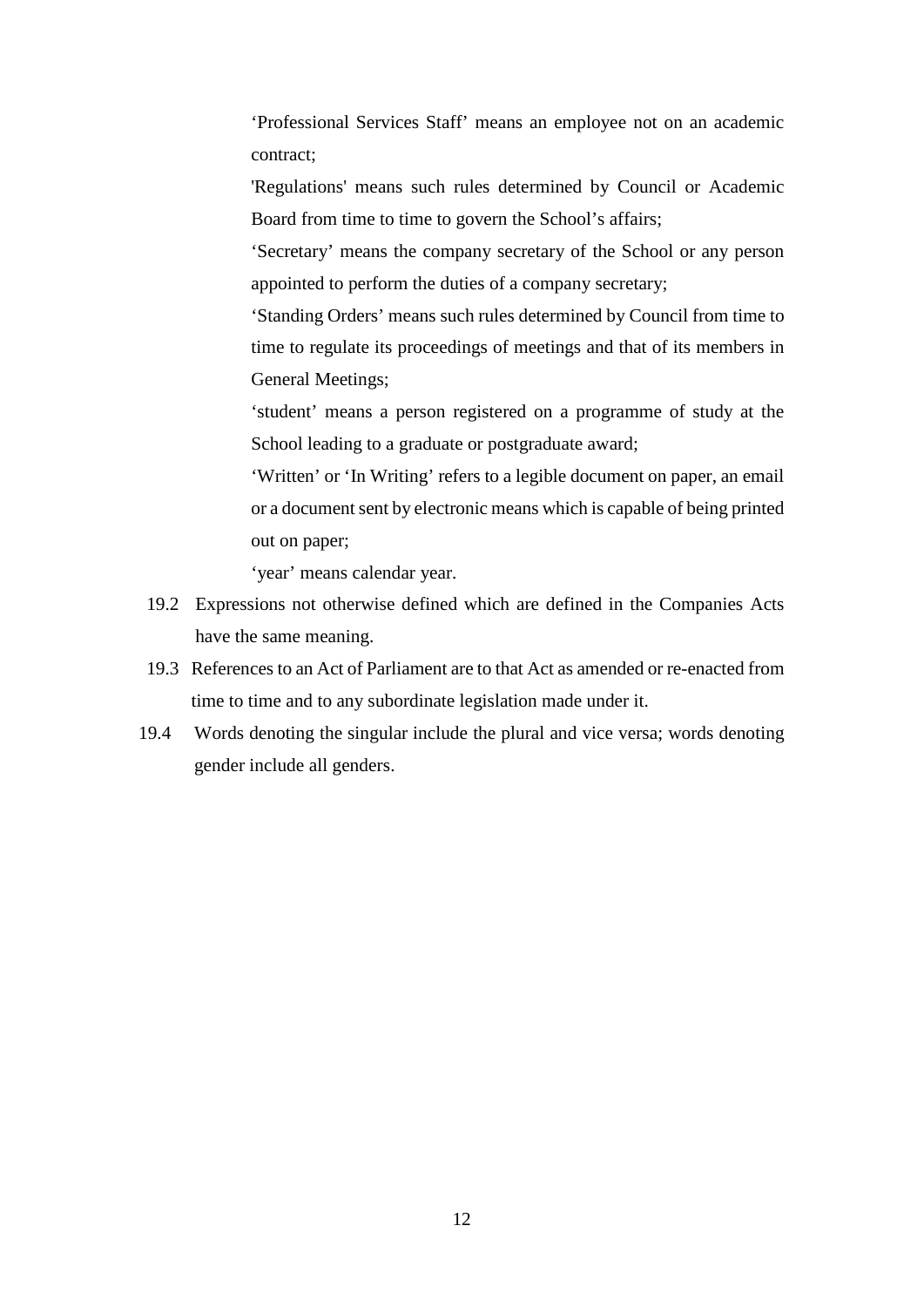#### ANNEX TO ARTICLE 19A MADE BY THE UNIVERSITY COMMISSIONERS ACADEMIC **STAFF PART I CONSTRUCTION, APPLICATION AND INTERPRETATION**

#### Construction

- 1. This Annex and any bye-law made under this Annex shall be construed in every case to give effect to the following guiding principles, that is to say -
	- (a) to ensure that academic staff have freedom within the law to question and test received wisdom, and to put forward new ideas and controversial or unpopular opinions, without placing themselves in jeopardy of losing their jobs or privileges;
	- (b) to enable the School to provide education, promote learning and engage in research efficiently and economically; and
	- (c) to apply the principles of justice and fairness.

#### Reasonableness of decisions

2. No provision in Part II or Part III shall enable the body or person having the duty to reach a decision under the relevant Part to dismiss any member of the academic staff unless the reason for his dismissal may in the circumstances (including the size and administrative resources of the School) reasonably be treated as a sufficient reason for dismissing him.

#### Application

|  |                            | Please be aware of the linked byelaw change       |
|--|----------------------------|---------------------------------------------------|
|  | (1) This Annex shall apply | which affects the definitions at $3(1)$ a) and b) |

- (a) to Professors, Readers, Senior Lecturers and Lecturers;
- (b) to research fellows, research officers and other senior staff holding academic related posts, being posts recognised by the Standing Committee for the purposes of this Annex; and
- (c) to the Director to the extent and in the manner set out in Part VII.

4. In this Annex any reference to "academic staff" is a reference to persons to whom this Annex applies.

## **Interpretation**

#### Meaning of "dismissal"

- 4. In this Annex "dismiss" and "dismissal" mean dismissal of a member of the academic staff and
	- (a) include remove or, as the case may be, removal from office; and
	- (b) in relation to employment under a contract, shall be construed in accordance with section 55 of the Employment Protection (Consolidation) Act 1978.

#### Meaning of "good cause"

- 5 (1) For the purposes of this Annex "good cause" in relation to the dismissal or removal from office or place of a member of the academic staff, being in any case a reason which is related to conduct or to capability or qualifications for performing work of the kind which the member of the academic staff concerned was appointed or employed to do, means -
	- (a) conviction for an offence which may be deemed by a Tribunal appointed under Part III to be such as to render the person convicted unfit for the execution of the duties of the office or employment as a member of the academic staff; or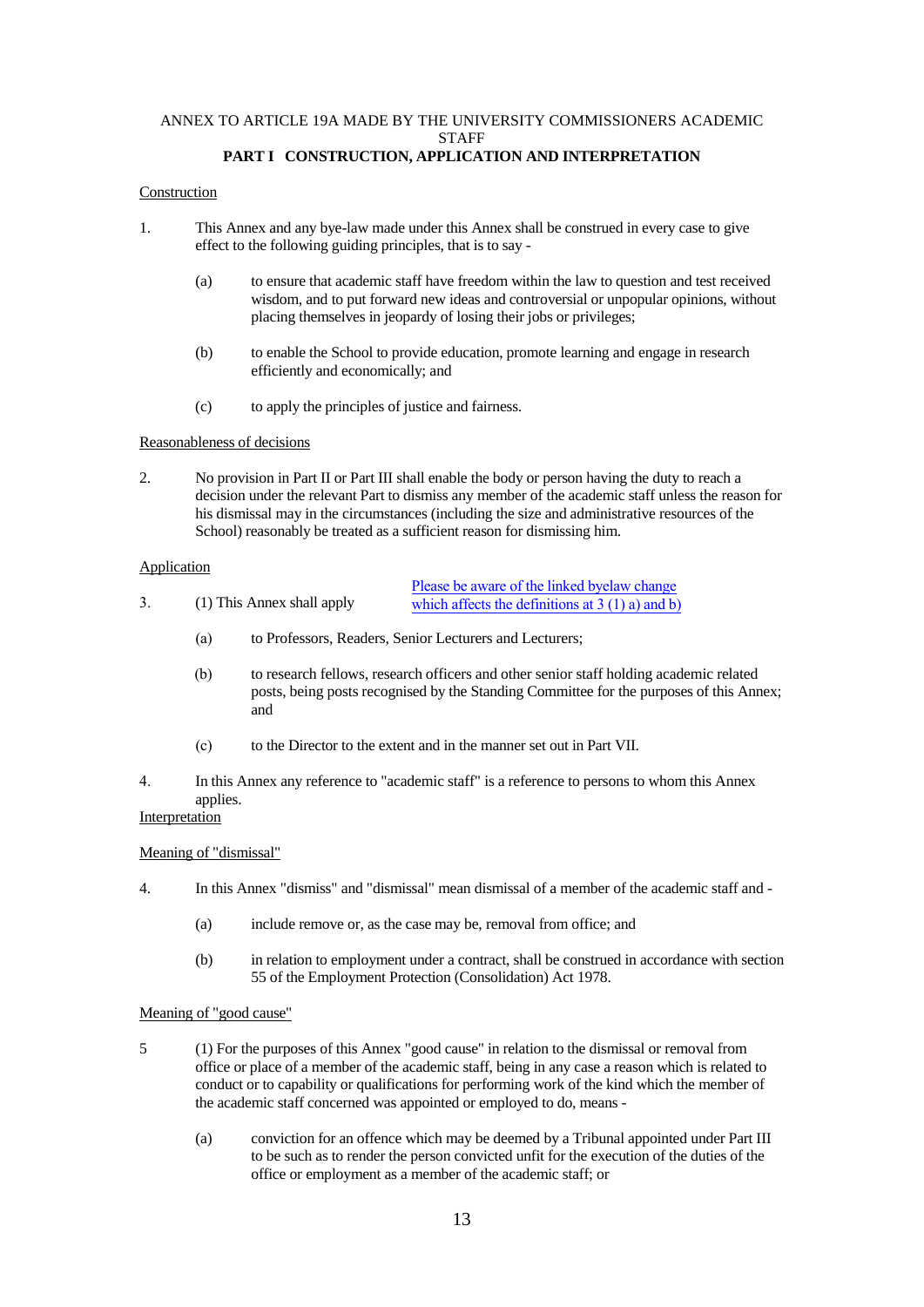- (b) conduct of an immoral, scandalous or disgraceful nature incompatible with the duties of the office or employment; or
- (c) conduct constituting failure or persistent refusal or neglect or inability to perform the duties or comply with the conditions of office; or
- (d) physical or mental incapacity established under Part IV.

(2) In this paragraph -

- (a) "capability", in relation to such a member, means capability assessed by reference to skill, aptitude, health or any other physical or mental quality; and
- (b) "qualifications", in relation to such a member, means any degree, diploma or other academic, technical or professional qualification relevant to the office or position held by that member.

#### Meaning of "redundancy"

- 6. For the purposes of this Annex dismissal shall be taken to be a dismissal by reason of redundancy if it is attributable wholly or mainly to -
	- (a) the fact that the School has ceased, or intends to cease, to carry on the activity for the purposes of which the member of the academic staff concerned was appointed or employed by the School, or has ceased, or intends to cease, to carry on that activity in the place in which the member concerned worked; or
	- (b) the fact that the requirements of that activity for members of the academic staff to carry out work of a particular kind, or for members of the academic staff to carry out work of a particular kind in that place, have ceased or diminished or are expected to cease or diminish.

#### Incidental, supplementary and transitional matters

7. (1) In any case of conflict, the provisions of this Annex shall prevail over any other provisions of the Articles and over those of the bye-laws and the provisions of any bye-laws made under this Annex shall prevail over those of any other bye-laws:

Provided that Parts III and VII of this Annex shall not apply in relation to anything done or omitted to be done before the date on which the instrument making these modifications was approved under subsection (9) of section 204 of the Education Reform Act 1988.

(2) Nothing in any appointment made, or contract entered into, shall be construed as over-riding or excluding any provision made by this Annex concerning the dismissal of a member of the academic staff by reason of redundancy or for good cause:

Provided that nothing in this sub-paragraph shall prevent waivers made under section 142 of the Employment Protection (Consolidation) Act 1978 from having effect.

(3) Nothing in any other Articles shall enable the Standing Committee to delegate its power to reach a decision under paragraph 10(2) of this Annex.

(4) Nothing in any other Articles or in any bye-laws made thereunder shall authorise or require any person to sit as a member of any Committee, Tribunal or body appointed under this Annex or to be present when any such Committee, Tribunal or body is meeting to arrive at its decision or for the purpose of discussing any point of procedure.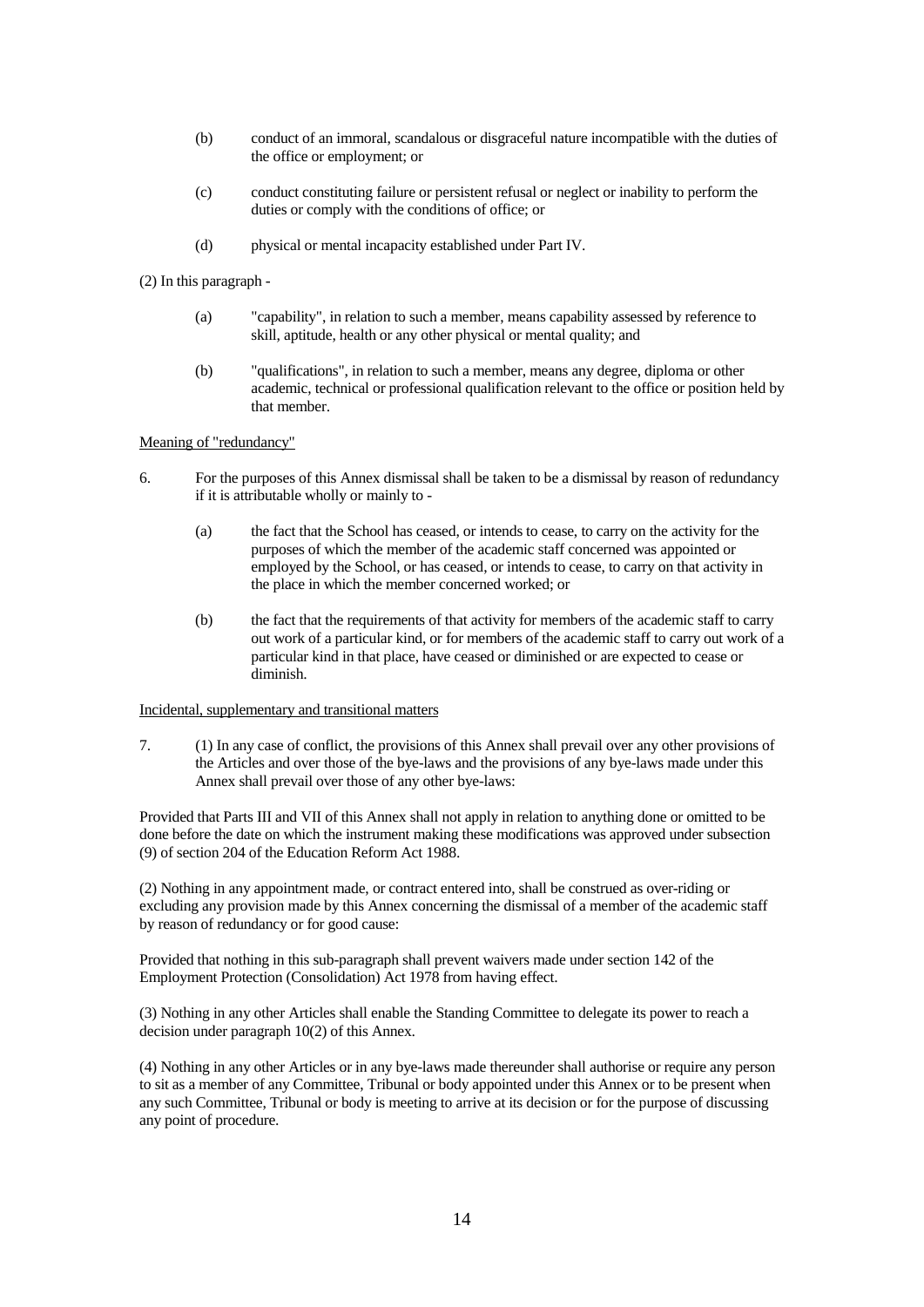(5) Any reference in this Annex to the University, to the Vice-Chancellor of the University or to Appointed Teachers of the University is a reference to the University of London, or to the Vice-Chancellor or Appointed Teachers of the University of London as the case may be.

(6) In this Annex -

- (a) references to numbered Parts, paragraphs, and sub-paragraphs are references to Parts, paragraphs, and sub-paragraphs so numbered in this Annex; and
- (b) words importing the masculine shall include the feminine and, unless the context otherwise requires, words in the singular shall include the plural and words in the plural shall include the singular.

### **PART II REDUNDANCY**

### Purpose of Part II

8. This Part enables the Standing Committee, as the appropriate body, to dismiss any member of the academic staff by reason of redundancy.

#### Exclusion from Part II of persons appointed or promoted before 20th November 1987

9. - (1) Nothing in this Part shall prejudice, alter or affect any rights, powers or duties of the School or apply in relation to a person unless -

- (a) his appointment is made, or his contract of employment is entered into, on or after 20th November 1987; or
- (b) he is promoted on or after that date.

(2) For the purposes of this paragraph in relation to a person, a reference to an appointment made or a contract entered into on or after 20th November 1987 or to promotion on or after that date shall be construed in accordance with subsections (3) to (6) of section 204 of the Education Reform Act 1988.

#### The Appropriate Body

10. - (1) The Standing Committee shall be the appropriate body for the purposes of this Part.

(2) This paragraph applies where the appropriate body has decided that it is desirable that there should be a reduction in the academic staff -

- (a) of the School as a whole; or
- (b) of any department or other similar area of the School by way of redundancy.

11. - (1) Where the appropriate body has reached a decision under paragraph 10(2) it shall appoint a Redundancy Committee to be constituted in accordance with sub-paragraph (3) of this paragraph to give effect to its decision by such date as it may specify and for that purpose

- (a) to select and recommend the requisite members of the academic staff for dismissal by reason of redundancy; and
- (b) to report their recommendations to the appropriate body.

(2) The appropriate body shall either approve any selection recommendation made under sub-paragraph (1), or shall remit it to the Redundancy Committee for further consideration in accordance with its further directions.

(3) A Redundancy Committee appointed by the appropriate body shall comprise -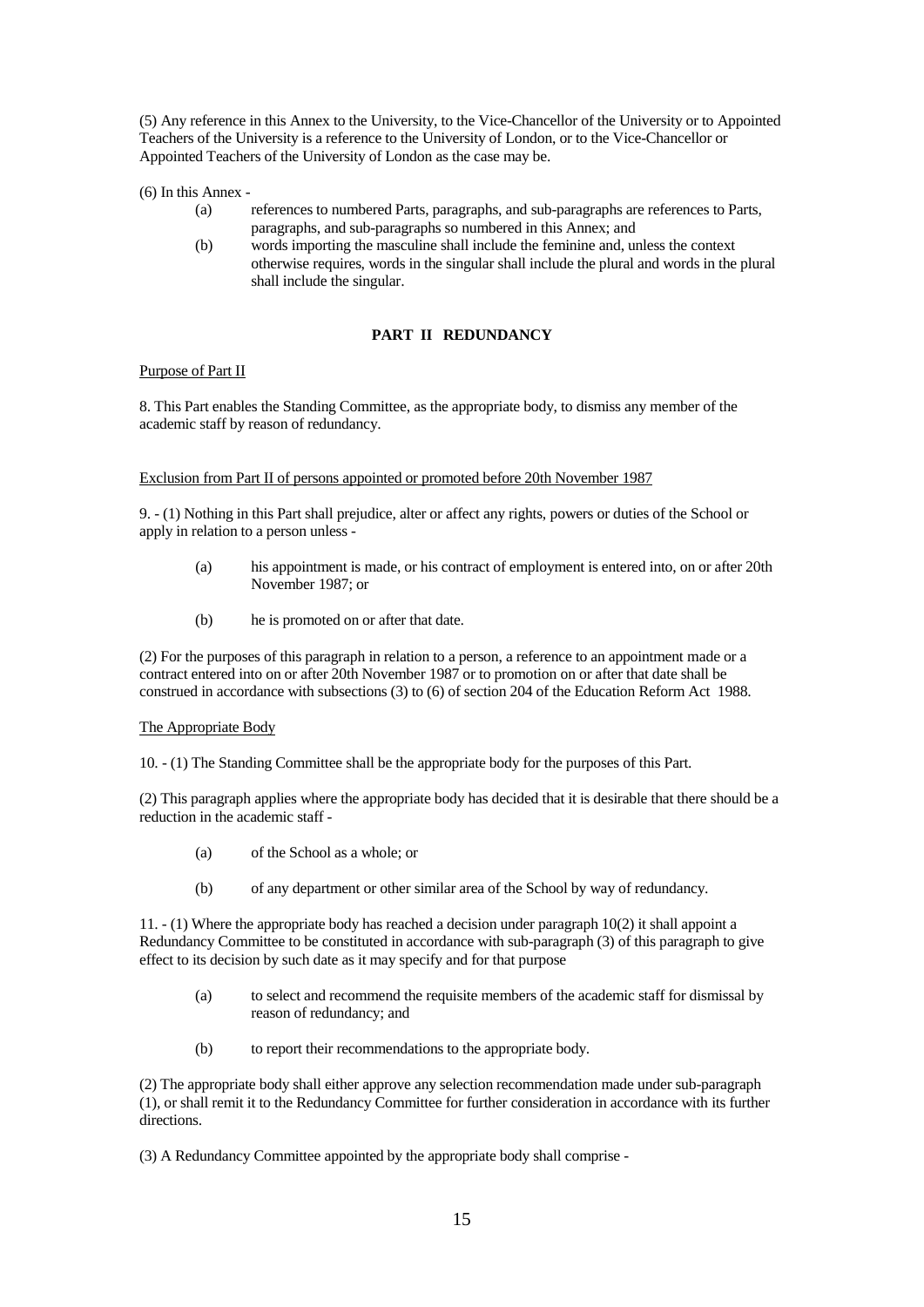- (a) a Chairman; and
- (b) two members of the Standing Committee, not being persons employed by the School; and
- (c) two members of the academic staff nominated by the Academic Board.

#### Notices of intended dismissal

12. - (1) Where the appropriate body has approved a selection recommendation made under paragraph 11 (1) it may authorise an officer of the School as its delegate to dismiss any member of the academic staff so selected.

(2) Each member of the academic staff selected shall be given separate notice of the selection approved by the appropriate body.

(3) Each separate notice shall sufficiently identify the circumstances which have satisfied the appropriate body that the intended dismissal is reasonable and in particular shall include -

- (a) a summary of the action taken by the appropriate body under this Part;
- (b) an account of the selection processes used by the Redundancy Committee;
- (c) a reference to the rights of the person notified to appeal against the notice and to the time within which any such appeal is to be lodged under Part V (Appeals); and
- (d) a statement as to when the intended dismissal is to take effect.

#### **PART III DISCIPLINE, DISMISSAL AND REMOVAL FROM OFFICE**

#### Disciplinary Procedures

13. (1) Minor faults shall be dealt with informally.

(2) Where the matter is more serious but falls short of constituting possible good cause for dismissal the following procedure shall be used -

#### Stage 1 - Oral Warning

If conduct or performance does not meet acceptable standards the member of the academic staff will normally be given a formal ORAL WARNING. The member will be advised of the reason for the warning, that it is the first stage of the disciplinary procedure and of the right of appeal under this paragraph. A brief note of the oral warning will be kept but it will be spent after 12 months, subject to satisfactory conduct and performance.

Stage 2 - Written Warning

If the offence is a serious one, or if a further offence occurs, a WRITTEN WARNING will be given to the member of the academic staff by the Convenor or Head of the Institute, Research Centre or Service concerned. This will give details of the complaint, the improvement required and the timescale. It will warn that a complaint may be made to the School Secretary seeking the institution of charges to be heard by a Tribunal appointed under paragraph 16 if there is no satisfactory improvement and will advise of the right of appeal under this paragraph. A copy of this written warning will be kept by the Convenor or Head of the Institute, Research Centre or Service concerned but it will be disregarded for disciplinary purposes after 2 years subject to satisfactory conduct and performance.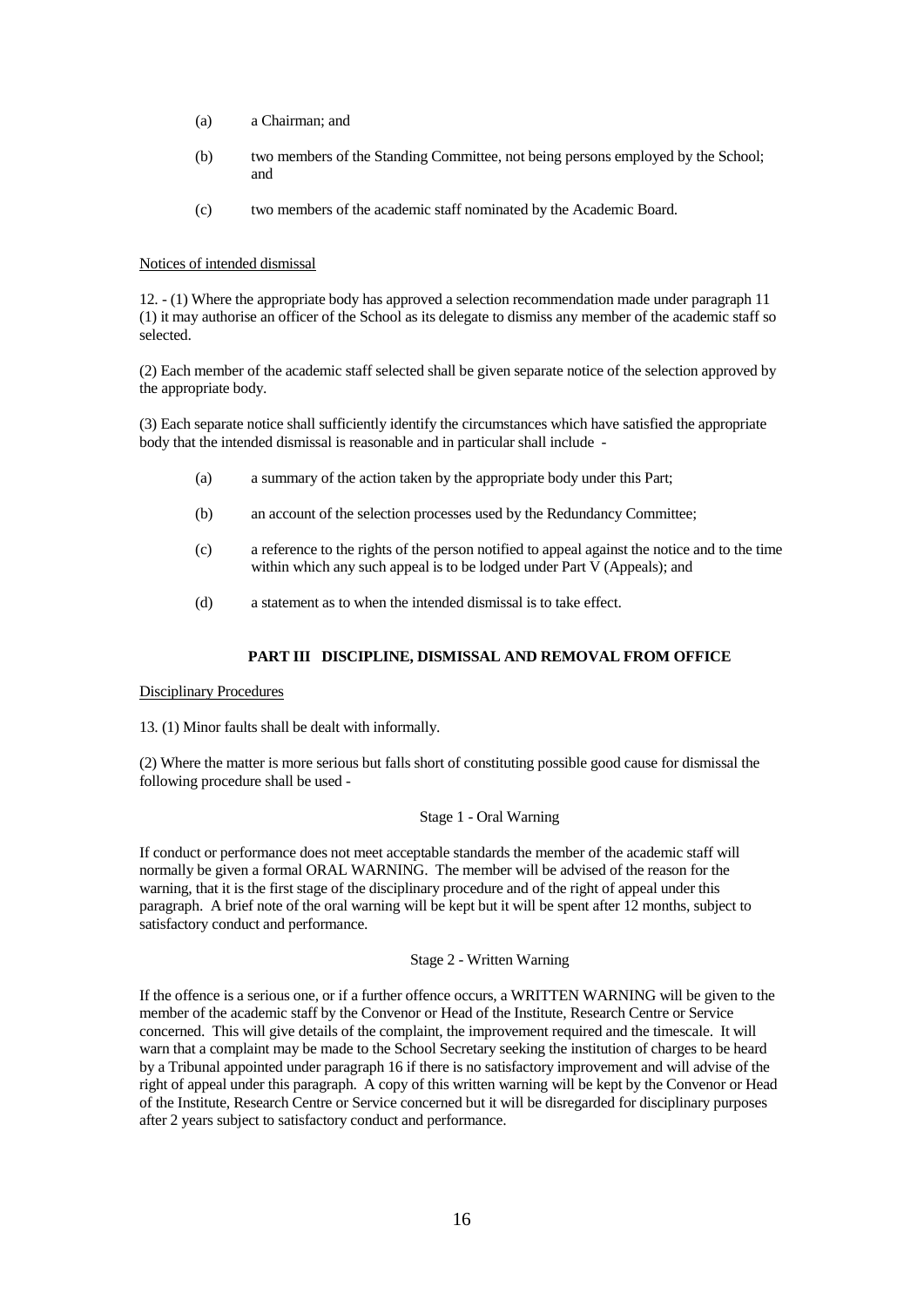#### Stage 3 - Appeals

A member of the academic staff who wishes to appeal against a disciplinary warning shall inform the School Secretary within two weeks. The Vice-Chairman of the Appointments Committee shall hear all such appeals and his decision shall be final.

#### Preliminary examination of serious disciplinary matters

14. - (1) If there has been no satisfactory improvement following a written warning given under Stage 2 of the procedure in paragraph 13, or in any other case where it is alleged that conduct or performance may constitute good cause for dismissal or removal from office, a complaint seeking the institution of charges to be heard by a Tribunal appointed under paragraph 16 may be made to the School Secretary who shall bring it to the attention of the Director.

(2) To enable the Director to deal fairly with any complaint brought to his attention under sub-paragraph (1) he shall institute such investigations or enquiries (if any) as appear to him to be necessary.

(3) If it appears to the Director that a complaint brought to his attention under sub-paragraph (1) relates to conduct or performance which does not meet acceptable standards but for which no written warning has been given under paragraph 13 or which relates to a particular alleged infringement of rules, regulations or byelaws for which a standard penalty is normally imposed in the School or within the department or other relevant area, or is trivial or invalid he may dismiss it summarily, or decide not to proceed further under this Part.

(4) If the Director does not dispose of a complaint under sub-paragraph (3) he shall treat the complaint as disclosing a sufficient reason for proceeding further under this Part and, if he sees fit, he may suspend the member on full pay pending a final decision.

(5) Where the Director proceeds further under this Part he shall write to the member of the academic staff concerned inviting comment in writing.

(6) As soon as may be following receipt of the comments (if any) the Director shall consider the matter in the light of all the material then available and may -

- (a) dismiss it himself; or
- (b) refer it for consideration under paragraph 13; or
- (c) deal with it informally himself if it appears to the Director appropriate to do so and if the member of the academic staff agrees in writing that the matter should be dealt with in that way; or
- (d) direct the School Secretary to prefer a charge or charges to be considered by a Tribunal to be appointed under paragraph 16.

(7) If no comment is received within 28 days the Director may proceed as aforesaid as if the member concerned had denied the substance and validity of the alleged case in its entirety.

#### Institution of Charges

15. - (1) In any case where the Director has directed that a charge or charges be preferred under paragraph 14 (6) (d), he shall request the Standing Committee to appoint a Tribunal under paragraph 16 to hear the charge or charges and to determine whether the conduct or performance of the member of the academic staff concerned constitutes good cause for dismissal or otherwise constitutes a serious complaint relating to the member's appointment or employment.

(2) Where the Standing Committee has been requested to appoint a Tribunal under paragraph 16 the School Secretary or, if he is unable to act, another officer appointed by the Director shall take charge of the proceedings.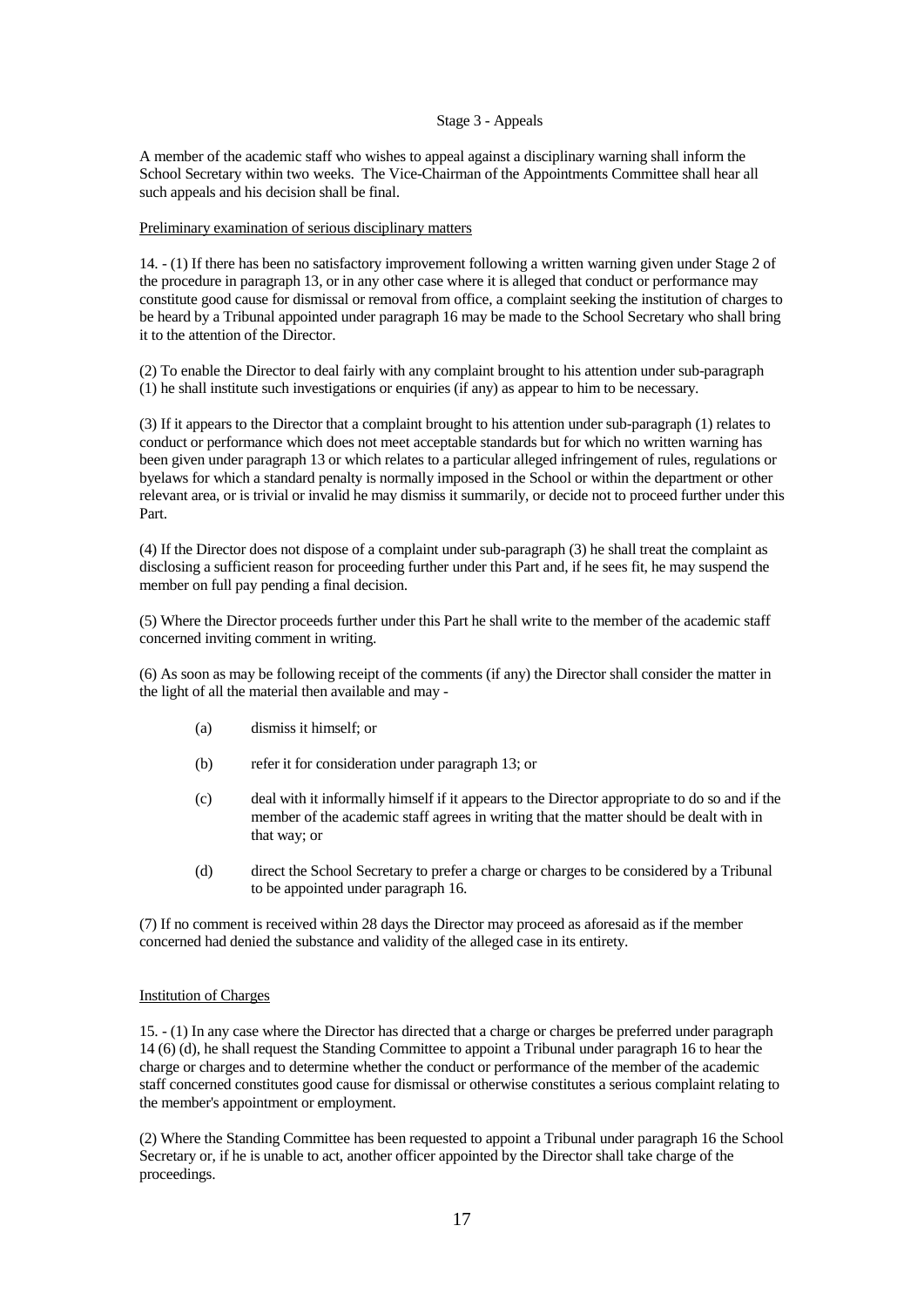(3) The officer in charge of the proceedings shall formulate, or arrange for the formulation of, the charge of charges and shall present, or arrange for the presentation of , the charge or charges before the Tribunal.

(4) It shall be the duty of the officer in charge of the proceedings -

- (a) to forward the charge or charges to the Tribunal and to the member of the academic staff concerned together with the other documents therein specified; and
- (b) to make any necessary administrative arrangements for the summoning of witnesses, the production of documents and generally for the proper presentation of the case before the Tribunal.

#### The Tribunal

16. A Tribunal appointed by the Standing Committee shall comprise:

- (a) a Chairman; and
- (b) one member of the Standing Committee, not being a person employed by the School; and
- (c) one member of the academic staff nominated by the Academic Board.

Provided that in any case where the member of the academic staff concerned is an Appointed Teacher of the University, the Tribunal shall include, in addition to the members referred to under sub-paragraphs (b) and (c), two members nominated by the University, not being persons employed by the School.

#### Provisions concerning Tribunal procedure

17. - (1) The procedure to be followed in respect of the preparation, hearing and determination of charges by a Tribunal shall be that set out in bye-laws made under this paragraph.

(2) Without prejudice to the generality of the foregoing such bye-laws shall ensure -

- (a) that the member of the academic staff concerned is entitled to be represented by another person, whether such person be legally qualified or not, in connection with and at any hearing of charges by a Tribunal;
- (b) that a charge shall not be determined without an oral hearing at which the member of the academic staff concerned and any person appointed by him to represent him are entitled to be present;
- (c) that the member of the academic staff and any person representing the staff member may call witnesses and may question witnesses upon the evidence on which the case against him is based; and
- (d) that full and sufficient provision is made
	- (i) for postponements, adjournments, dismissal of the charge or charges for want of prosecution, remission of the charge or charges to the Director for further consideration and for the correction of accidental errors; and
	- (ii) for appropriate time limits for each stage (including the hearing) to the intent that any charge thereunder shall be heard and determined by a Tribunal as expeditiously as reasonably practicable.

Notification of Tribunal decisions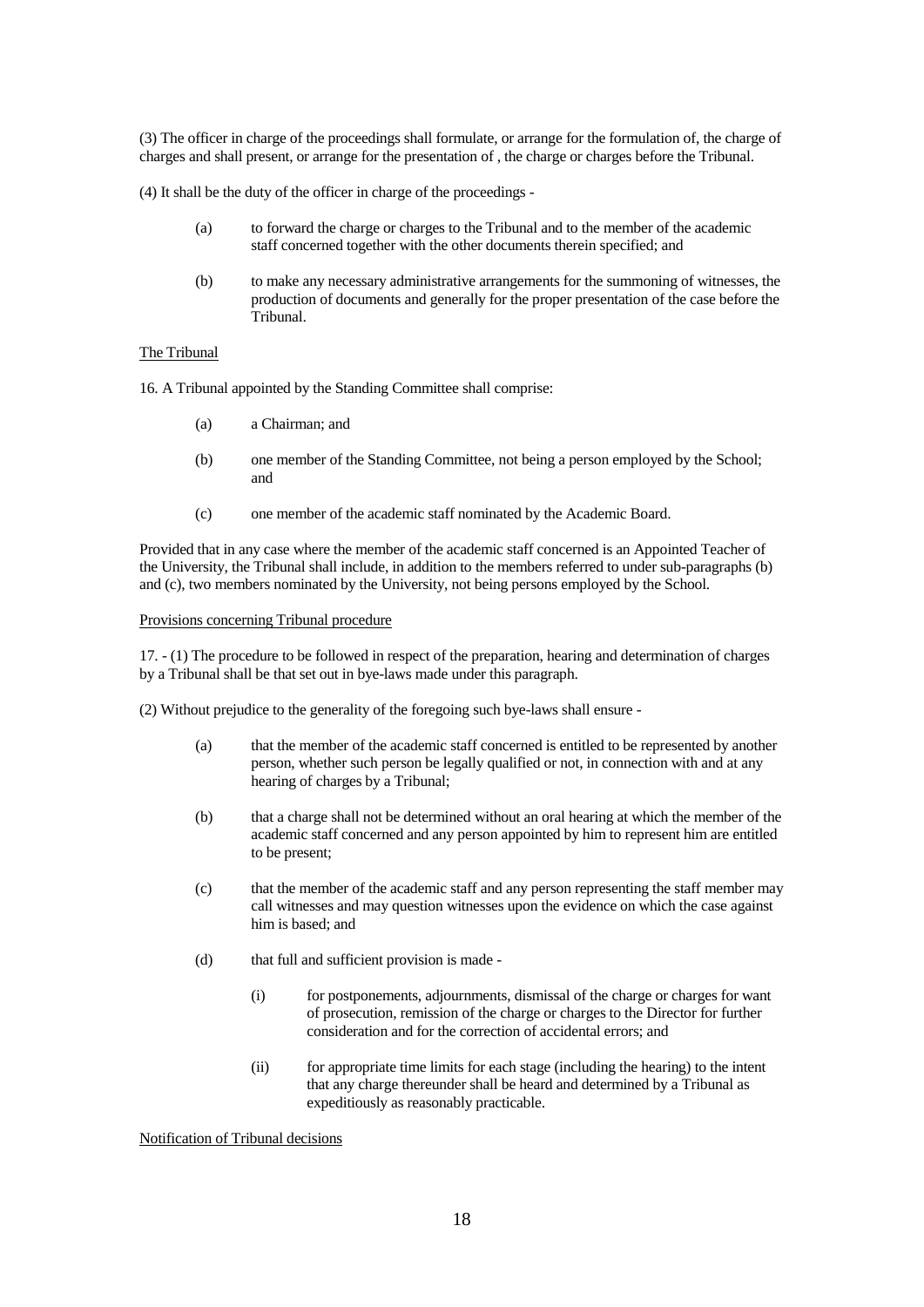18. - (1) A Tribunal shall send its decision on any charge referred to it (together with its findings of fact and the reasons for its decision regarding that charge and its recommendations, if any, as to the appropriate penalty) to the Director and to each party to the proceedings.

(2) A Tribunal shall draw attention to the period of time within which any appeal should be made by ensuring that a copy of Part V (Appeals) accompanies each copy of its decision sent to a party to the proceedings under this paragraph.

#### Powers of the appropriate officer where charges are upheld by Tribunal

19. - (1) Where the charge or charges are upheld and the Tribunal finds good cause and recommends dismissal or removal from office, but in no other case, the appropriate officer shall decide whether or not to dismiss the member of the academic staff concerned.

(2) In any case where the charge or charges are upheld, other than where the appropriate officer has decided under sub-paragraph (1) to dismiss the member of the academic staff concerned, the action available to the appropriate officer (not comprising a greater penalty than that recommended by the Tribunal) may be-

- (a) to discuss the issues raised with the member concerned; or
- (b) to advise the member concerned about his future conduct; or
- (c) to warn the member concerned; or
- (d) to suspend the member concerned for such period as the appropriate officer shall think fair and reasonable, not to exceed 3 months after the Tribunal's decision; or
- (e) any combination of any of the above or such further or other action under the member's contract of employment or terms of appointment as appears fair and reasonable in all the circumstances of the case.

(3) Where the appropriate officer has decided under paragraph (1) to dismiss a member of the academic staff who is an Appointed Teacher of the University, the officer shall inform the Vice-Chancellor of the University so that, subject to the outcome of any appeal by the member of the academic staff under Part V, the University may withdraw from the Teacher the status or title of Professor or Reader of the University.

#### Appropriate Officers

20. - (1) The Director shall be the appropriate officer to exercise the powers conferred by paragraph 19 and any reference to the appropriate officer includes a reference to a delegate of that officer.

(2) Any action taken by the appropriate officer shall be confirmed in writing.

### **PART IV REMOVAL FOR INCAPACITY ON MEDICAL GROUNDS**

21. - (1) This Part makes separate provision for the assessment of incapacity on medical grounds as a good cause for dismissal or removal from office.

(2) In this Part references to medical grounds are references to capability assessed by reference to health or any other physical or mental quality.

(3) In this Part references to the appropriate officer are references to the Director or an officer acting as his delegate to perform the relevant act.

(4) References to the member of the academic staff include, in cases where the nature of the alleged disability so requires, a responsible relative or friend in addition to (or instead of) that member.

22. - (1) Where it appears that the removal of a member of the academic staff on medical grounds would be justified, the appropriate officer -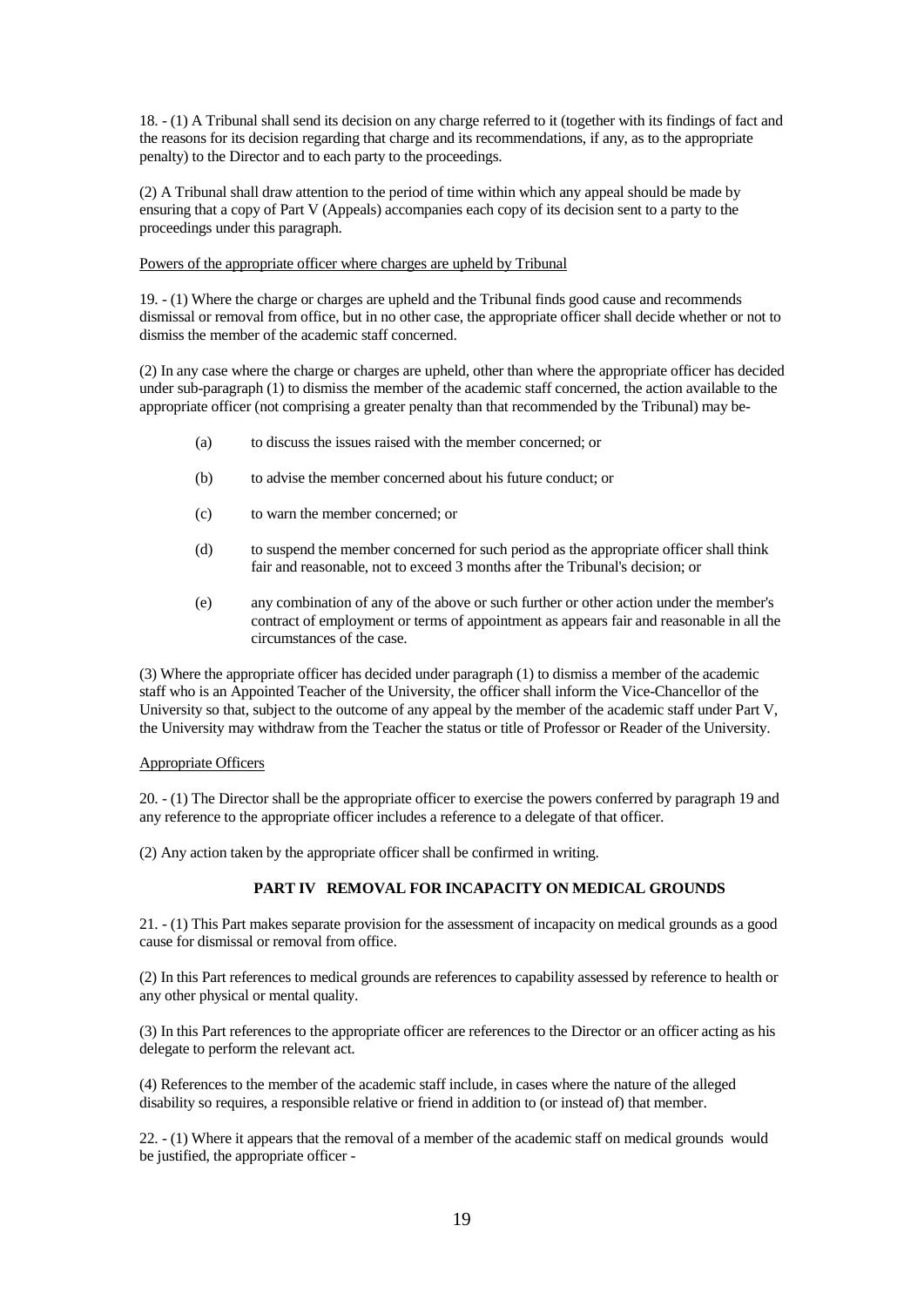- (a) shall inform the member accordingly; and
- (b) shall notify the member in writing that it is proposed to make an application to the member's doctor for a medical report and shall seek the member's consent in writing in accordance with the requirements of the Access to Medical Reports Act 1988.

(2) If the member shares that view the School shall meet the reasonable costs of any medical opinion required.

(3) If the member does not share that view the appropriate officer shall refer the case in confidence, with any supporting medical and other evidence (including any medical evidence submitted by the member), to a Board comprising one person nominated by the Standing Committee; one person nominated by the member concerned or, in default of the latter nomination, by the Academic Board; and a medically qualified chairman jointly agreed by the Standing Committee and the member or, in default of agreement, to be nominated by the President of the Royal College of Physicians.

(4) The Board may require the member concerned to undergo medical examination at the School's expense.

#### Termination of Employment

23. If the Board determines that the member shall be required to retire on medical grounds, the appropriate officer shall direct the School Secretary or his delegate to terminate the employment of the member concerned on those medical grounds.

## **PART V APPEALS**

### Purpose of Part V

24. This Part establishes procedures for hearing and determining appeals by members of the academic staff who are dismissed or under notice of dismissal or who are otherwise disciplined.

#### Application and interpretation of Part V

25. - (1) This Part applies -

- (a) to appeals against the decisions of the Standing Committee as the appropriate body (or of a delegate of that body) to dismiss in the exercise of its powers under Part II;
- (b) to appeals arising in any proceedings, or out of any decision reached, under Part III other than appeals under paragraph 13 (Appeals against disciplinary warnings);
- (c) to appeals against dismissal otherwise than in pursuance of Part II or Part III;
- (d) to appeals against discipline otherwise than in pursuance of Part III; and
- (e) to appeals against decisions reached under Part IV and "appeal" and "appellant" shall be construed accordingly.

(2) No appeal shall however lie against -

- (a) a decision of the appropriate body under paragraph 10(2);
- (b) the findings of fact of a Tribunal under paragraph 18(1) save where, with the consent of the person or persons hearing the appeal, fresh evidence is called on behalf of the appellant at that hearing;
- (c) any finding by a Board set up under paragraph 22 (3).

(3) In this Part references to "the person appointed" are references to the person appointed by the Standing Committee under paragraph 28 to hear and determine the relevant appeal.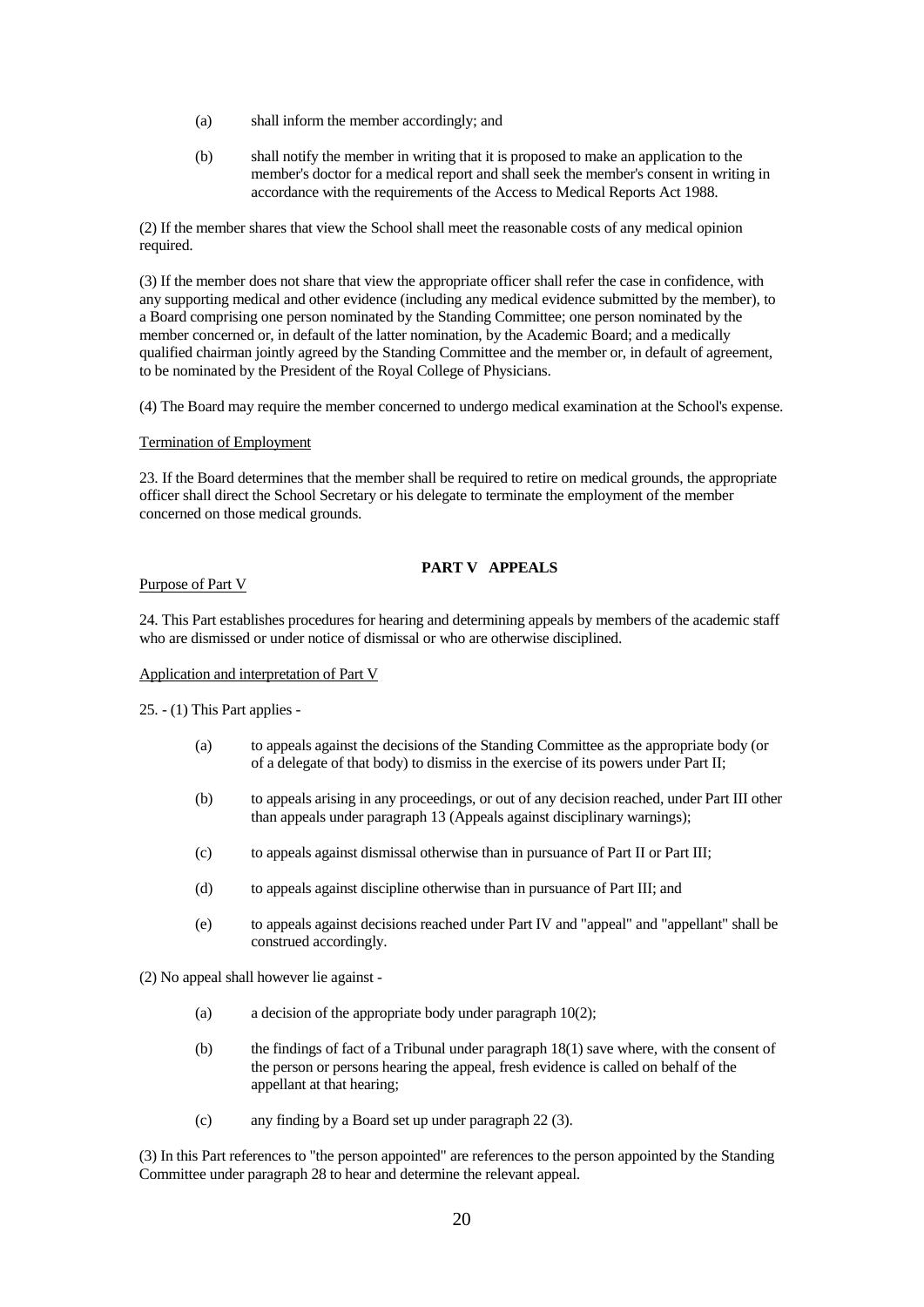(4) The parties to an appeal shall be the appellant and the School Secretary and any other person added as a party at the direction of the person appointed.

#### Institution of Appeals

26. A member of the academic staff shall institute an appeal by serving on the School Secretary, within the time allowed under paragraph 27, notice in writing setting out the grounds of the appeal.

#### Time for appealing and notices of appeal

27. - (1) A notice of appeal shall be served within 28 days of the date on which the document recording the decision appealed from was sent to the appellant or such longer period, if any, as the person appointed may determine under sub-paragraph (3).

(2) The School Secretary shall bring any notice of appeal received (and the date when it was served) to the attention of the Standing Committee and shall inform the appellant that he has done so.

(3) Where the notice of appeal was served on the School Secretary outside the 28 day period the person appointed under paragraph 28 shall not permit the appeal to proceed unless he considers that justice and fairness so require in the circumstances of the case.

#### Persons appointed to hear and determine appeals

28. - (1) Where an appeal is instituted under this Part the Standing Committee shall appoint a person described in sub-paragraph (2) to hear and determine that appeal.

(2) The persons described in this sub-paragraph are persons not employed by the School holding, or having held, judicial office or being barristers or solicitors of at least ten years' standing.

(3) Subject to sub-paragraph (5) the person appointed shall sit alone unless he considers that justice and fairness will best be served by sitting with two other persons.

(4) The other persons who may sit with the person appointed shall be -

- (a) one member of the Standing Committee not being a person employed by the School; and
- (b) one member of the academic staff nominated by the Academic Board.

(5) In the case of an appeal against a decision taken under paragraph 19 to dismiss a member of the academic staff who is an Appointed Teacher of the University the person appointed shall sit with –

- (a) one member of the Standing Committee not being a person employed by the School; and
- (b) a member of the academic staff nominated by the Academic Board; and
- (c) two persons nominated by the University not being persons employed by the school.

Provisions concerning appeal procedures and powers

29. - (1) The procedure to be followed in respect of the preparation, consolidation, hearing and determination of appeals shall be that set out in bye-laws made under this paragraph.

(2) Without prejudice to the generality of the foregoing such bye-laws shall ensure -

(a) that an appellant is entitled to be represented by another person, whether such person be legally qualified or not, in connection with and at any hearing of his appeal;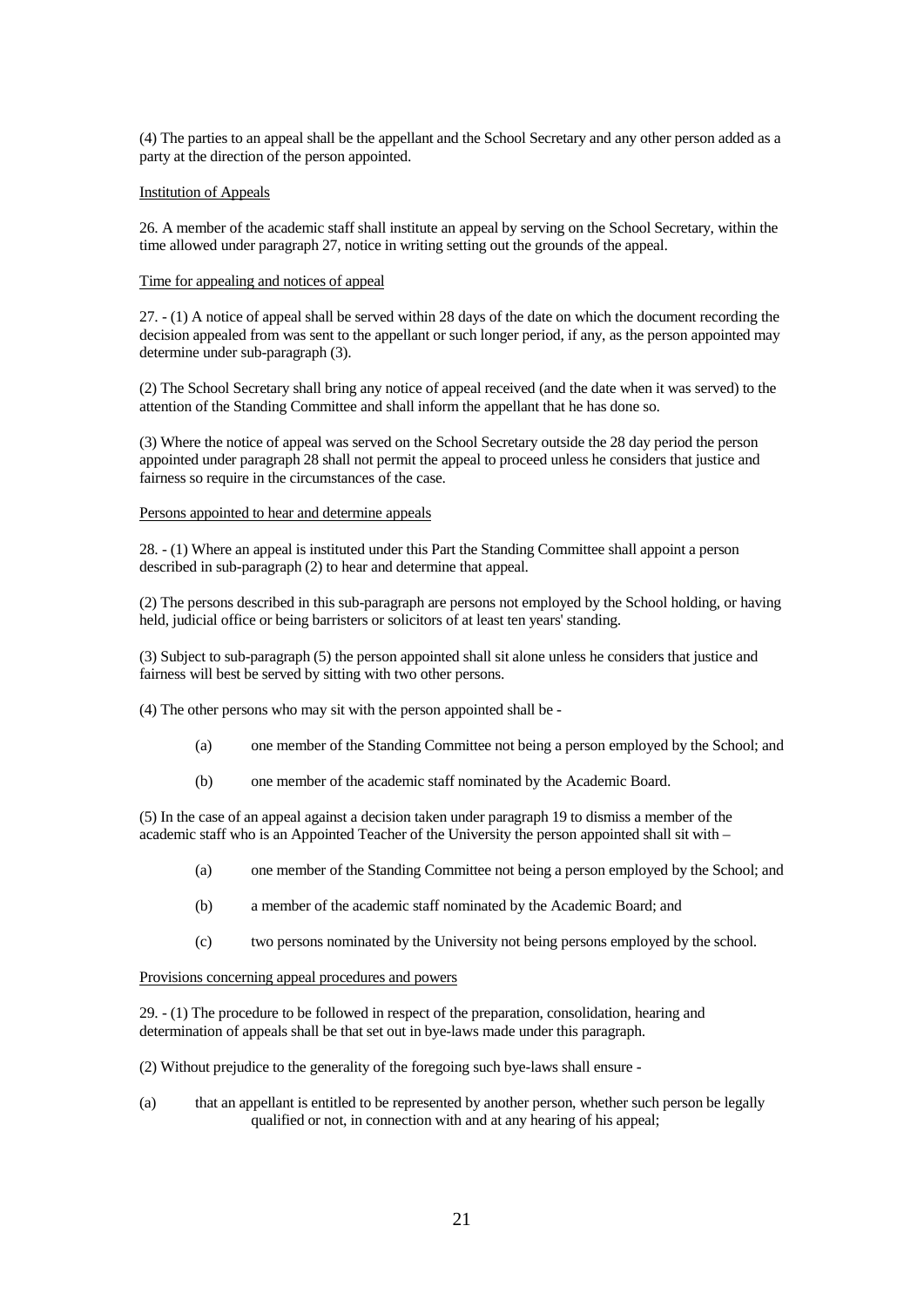- (b) that an appeal shall not be determined without an oral hearing at which the appellant, and any person appointed by him to represent him are entitled to be present and, with the consent of the person or persons hearing the appeal, to call witnesses;
- (c) that full and sufficient provision is made for postponements, adjournments, dismissal of the appeal for want of prosecution and for the correction of accidental errors; and
- (d) that the person appointed may set appropriate time limits for each stage (including the hearing itself) to the intent that any appeal shall be heard and determined as expeditiously as reasonably practicable.

(3) The person or persons hearing the appeal may allow or dismiss an appeal in whole or in part and, without prejudice to the foregoing, may -

- (a) remit an appeal from a decision under Part II to the Standing Committee as the appropriate body (or any issue arising in the course of such an appeal) for further consideration as the person or persons hearing the appeal may direct; or
- (b) remit an appeal arising under Part III for re-hearing by a differently constituted Tribunal to be appointed under that Part; or
- (c) remit an appeal from a decision of the appropriate officer under Part IV for further consideration as the person or persons hearing the appeal may direct; or
- (d) substitute any lesser alternative penalty that would have been open to the appropriate officer following the finding by the Tribunal which heard and pronounced upon the original charge or charges.

#### Notification of decisions

30. The person appointed shall send the reasoned decision, including any decision reached in exercise of his powers under paragraph 29(3) (a), (b) or (c), on any appeal together with any findings of fact different from those come to by the Standing Committee as the appropriate body under Part II or by the Tribunal under Part III, as the case may be, to the Director and to the parties to the appeal and to the Vice-Chancellor of the University in the case of an appeal by the member of the academic staff who is an Appointed Teacher of the University.

### **PART VI GRIEVANCE PROCEDURES**

Purpose of Part VI

31. The aim of this Part is to settle or redress individual grievances promptly, fairly and so far as may be, within the department or other relevant area by methods acceptable to all parties. **Application** 

32. The grievances to which this Part applies are ones by members of the academic staff concerning their appointments or employment where those grievances relate -

- (a) to matters affecting themselves as individuals; or
- (b) to matters affecting their personal dealings or relationships with other staff of the School,

not being matters for which express provision is made elsewhere in this Annex.

#### Exclusions and Informal Procedures

33. - (1) If other remedies within the department or other relevant area institution concerned have been exhausted the member of the academic staff may raise the matter with the Convenor or Head of the Institute, Research Centre, Service or other relevant area.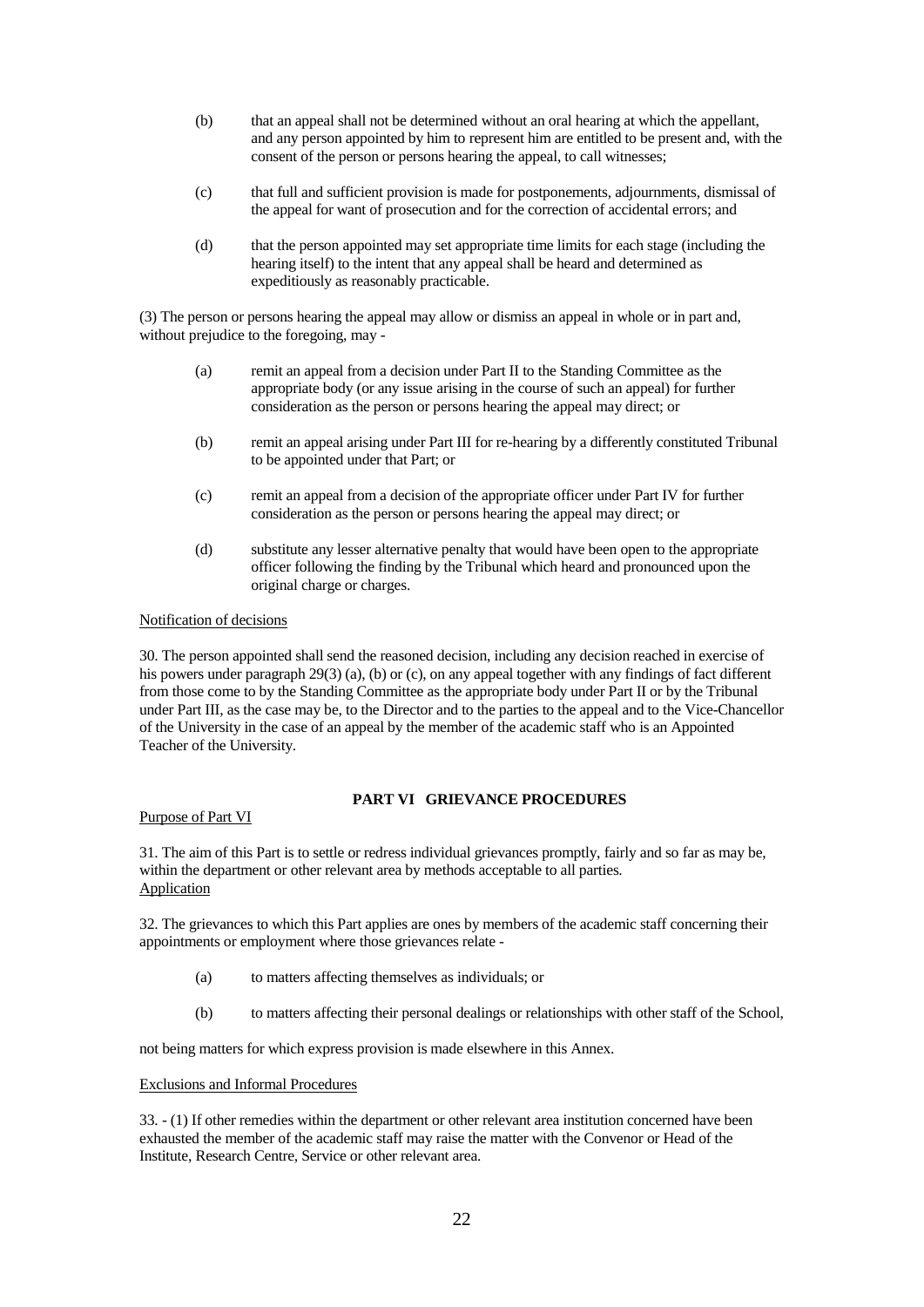(2) If the member of the academic staff is dissatisfied with the result of an approach under sub-paragraph (1) or if the grievance directly concerns the Convenor or Head of the Institute, Research Centre, Service or other relevant area the member may apply in writing to the Director for redress of the grievance.

(3) If it appears to the Director that the matter has been finally determined under Part III, IV or V or that the grievance is trivial or invalid, he may dismiss it summarily, or take no action upon it. If it so appears to the Director he shall inform the member and the Grievance Committee accordingly.

(4) If the Director is satisfied that the subject matter of the grievance could properly be considered with (or form the whole or any part of ) -

- (a) a complaint under Part III;
- (b) a determination under Part IV; or
- (c) an appeal under Part V

he shall defer action upon it under this Part until the relevant complaint, determination or appeal has been heard or the time for instituting it has passed and he shall notify the member and the Grievance Committee accordingly.

(5) If the Director does not reject the complaint under sub-paragraph (3) or if he does not defer action upon it under sub-paragraph (4) he shall decide whether it would be appropriate, having regard to the interests of justice and fairness, for him to seek to dispose of it informally. if he so decides he shall notify the member and proceed accordingly.

#### Grievance Committee Procedure

34. If the grievance has not been disposed of informally under paragraph 33(5), the Director shall refer the matter to the Grievance Committee for consideration.

35. The Grievance Committee to be appointed by the Standing Committee shall comprise -

- (a) a Chairman; and
- (b) one member of the Standing Committee not being a person employed by the School; and
- (c) one member of the academic Staff nominated by the Academic Board.

#### Procedure in connection with determinations; and right to representation

36. The procedure in connection with the consideration and determination of grievances shall be determined in bye-laws in such a way as to ensure that the aggrieved person and any person against whom the grievance lies shall have the right to be heard at a hearing and to be accompanied by a friend or representative.

### Notification of decisions

37. The Committee shall inform the Standing Committee whether the grievance is or is not well-found and if it is well-found the Committee shall make such proposals for the redress of the grievance as it sees fit.

Paragraph 3(1) (c)

## **PART VII PROVISIONS AS TO THE DIRECTOR**

38. The Council of Management (in this Part called "the Council") may request its Chairman to remove the Director from office for good cause in accordance with the procedure described in this Part.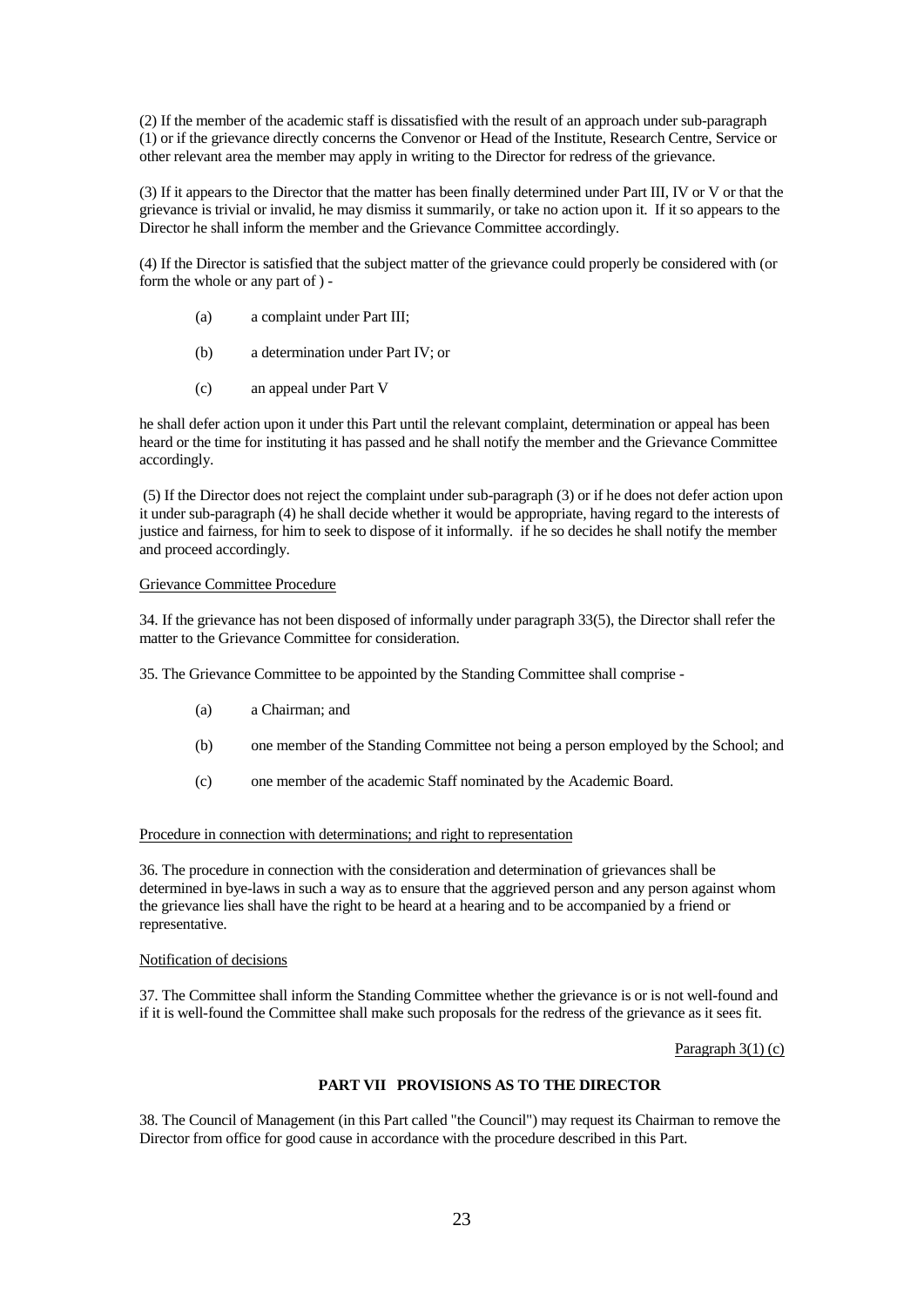- (1) A complaint seeking the removal from office of the Director for good cause may be made by not less than three persons being members of the Council to the Chairman of the Council.
- (2) If it appears to the Chairman of the Council, on the material before him, that the complaint raises a prima facie case and that this could, if proved, constitute good cause for dismissal or removal from office he shall request the Council to appoint a Tribunal to hear and determine the matter.
- (3) If it appears to the Chairman of the Council that a complaint made to him under subparagraph (1) does not raise a prima facie case or is trivial or invalid, he may recommend to the Council that no further action be taken upon it.
- (4) When the Council has appointed a Tribunal under sub-paragraph (2) it shall instruct a solicitor or other suitable person to formulate a charge or charges and to present, or arrange for the presentation of, the charges before the Tribunal.
- (5) A Tribunal appointed by the Council shall comprise:
	- (a) an independent Chairman; and
	- (b) one member of the Council, not being a person employed by the School; and
	- (c) one Teacher of the University (who may either be a member of the academic staff for the purposes of this Part or a person employed as a Teacher by the University or by another one of its Schools).
- 6) Subject to the principles of justice and fairness the Tribunal may determine its own procedure.
- (7) The Tribunal shall send its reasoned decision on any charge referred to it together with its findings of fact regarding the charge and its recommendations, if any, as to the appropriate penalty to the Chairman of the Council and to the Director drawing attention to the period of time within which any appeal should be made.
- (8) Persons appointed to hear such an appeal shall be persons independent of the School holding, or having held, judicial office or being barristers or solicitors of at least 10 years' standing and the person so appointed shall, subject to the principles of justice and fairness, determine the procedure to be adopted in hearing the appeal.
- (9) A person appointed shall send the reasoned decision on the appeal, together with any findings of fact different from those come to by the Tribunal and his recommendations, if any, as to the appropriate penalty, to the Director and to the Chairman of the Council.
- (10) Where a charge or charges have been upheld by the Tribunal and not dismissed on appeal, the Chairman of the Council shall decide whether or not to dismiss the Director.

39. Where a complaint is to be referred to a Tribunal under this Part, the Chairman of the Council may suspend the Director from his duties and may exclude the Director from the School without loss of salary and benefits.

40. "Good cause" in this Part has the same meaning as in paragraph 5.

41. For the purpose of the removal of the Director for incapacity on medical grounds, Part IV shall have effect subject to the following modifications:-

(a) for references to a member of the academic staff there shall be substituted references to the Director;